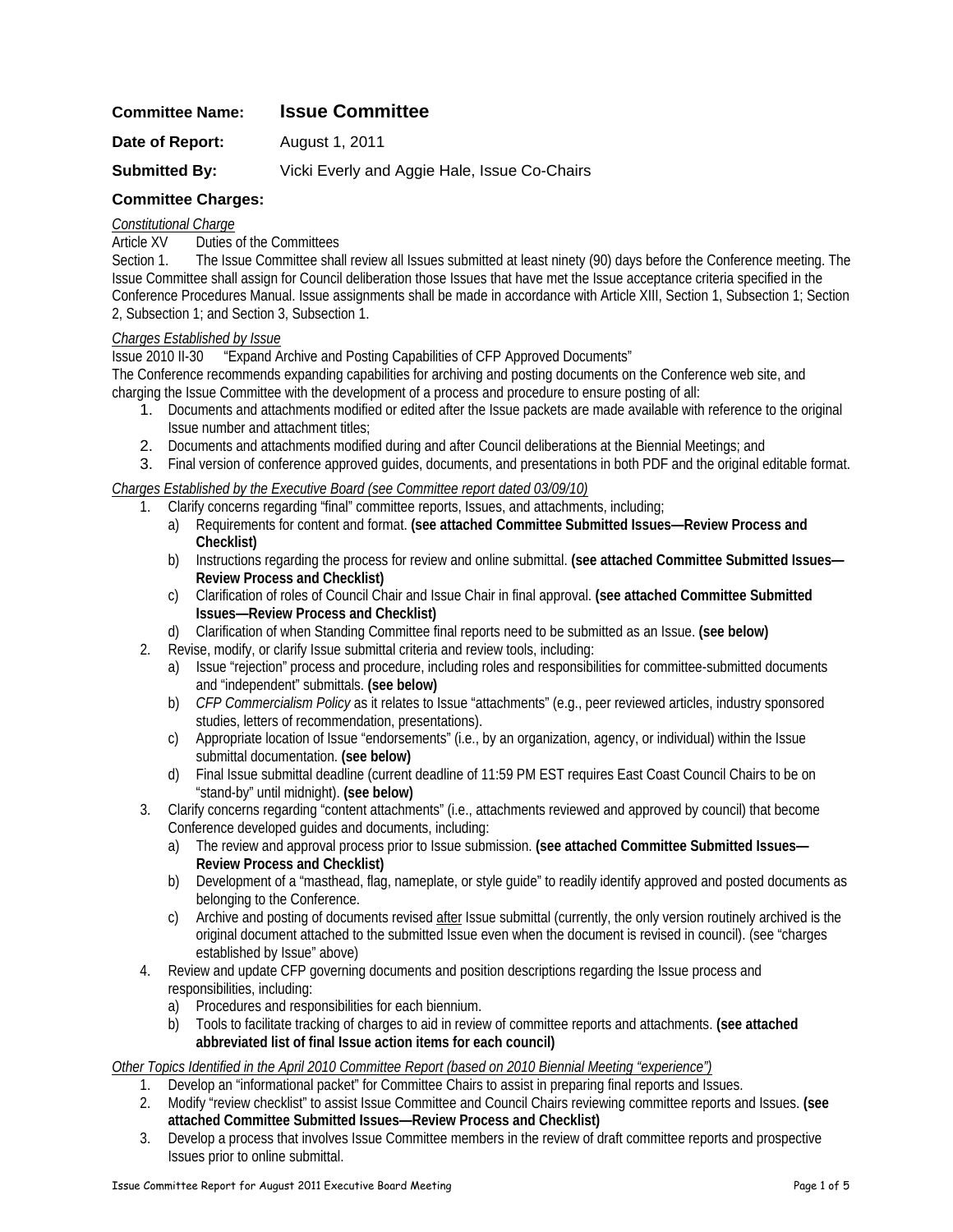4. Improve "attachment instructions" to assist submitters when attaching, editing, and replacing documents submitted as attachments to their Issues.

#### **Requested Action by Executive Board: approval of language noted below in red underline.**

#### **Progress Report / Committee Activities:**

- 1. Development of a tool to facilitate tracking of charges to aid in review of committee reports and attachments. **(see attached documents for Council I, II, and III Final Issue Recommendations with Actions; documents originally presented with August 2010 Issue Committee report)**
- 2. Drafted language to clarify the requirement for Standing Committee final reports and Issues: *Conference Procedures, Section IV, Conference Issues:* 
	- *A. Issue Submission* 
		- *1. The Executive Board shall approve an Issue Submission Form.*
		- *2. Within the time specified in the Constitution and Bylaws, the Issue Submission Form shall be made available to Conference members and to other interested parties by 150 days prior to the Biennial Meeting.*
		- *3. Issue submissions shall be made electronically through the internet. Issues may be submitted to the Executive Board only in the event of a late-breaking food safety Issue. Current instructions for submission and the form are available through the internet on the Conference web site or from the Executive Director.* 
			- *a. For the purpose of this Section a late-breaking food safety Issue is defined as an Issue that specifically relates to an event, practice or circumstance creating a situation requiring the immediate attention of the Conference that has occurred between the deadline of the Conference Issue submission deadline and the Biennial meeting.*
		- *4. The deadline for Issues and their attachments is the date specified in the Constitution and Bylaws.* 
			- *a. Standing committee final reports are required to be submitted as an Issue ONLY when council action is required (e.g., to approve or modify a CFP governing document or policy). By the designated deadline, all Standing Committees are required to submit their final committee report, prospective Issue(s), and any accompanying documents to the Executive Director for review and approval.*

## 3. Drafted revision to Conference Procedures regarding Issue rejection process:

*Conference Procedures, Section IV, Conference Issues:* 

- *B. Issue Acceptance Criteria* 
	- *1. In order for the Issue to be accepted by the Conference and considered for Council deliberation, all sections of the form must be completed. The Issue must be described completely, with its impact on retail distribution identified. The food protection or public health aspect of the Issue must be clearly stated to be easily understood. A suggested solution or rationale for the Issue must be sufficiently detailed to cover all aspects of the submission.* 
		- *a. Prior to finalization, all Issues are to be in a "finished form" (e.g., no annotations or unaccepted edits, all attachments present and complete). Issues that are not in this format may be rejected if the submitter fails to make requested revisions. Documents containing "track changes" or comments from reviewers cannot be accepted because they are, by definition, unfinished and incomplete; the Council will not know what wording to act upon.*
		- *b. Issues will NOT be rejected based on content; the only reason for rejection will be non-compliance with the requirements for Issue acceptance.*
	- *2. When the recommended solution is to change the wording of a document, such as the Food Code or a Conference document, the portion of the document to be changed must be accurately identified, the change that is requested must be specified (e.g., actual language for replacement, addition, change or deletion), and the recommended language provided.*
	- *3. A late-breaking food safety Issue submitted after the deadline may be considered for assignment to a Council if it has first been presented to the Conference Executive Board for review and acceptance. The Conference Executive Board shall inform the Issue Committee Chair of its decision to accept or reject any Issue submitted after the Issue deadline.*
- *E. Issue Rejection Process* 
	- *1. All Issues must be received in final form by the deadline date. If an Issue received prior to the deadline date does not meet the criteria set forth in IV. B., the Issue Chair will make a reasonable attempt to contact the submitter with a brief explanation of the problem. Failure of the submitter to correct and/or resubmit the Issue prior to the deadline date will result in rejection of the Issue.* 
		- *a. Issue Chair will notify submitter in writing that Issue cannot be accepted as currently written and will be rejected if not submitted in a finished form.*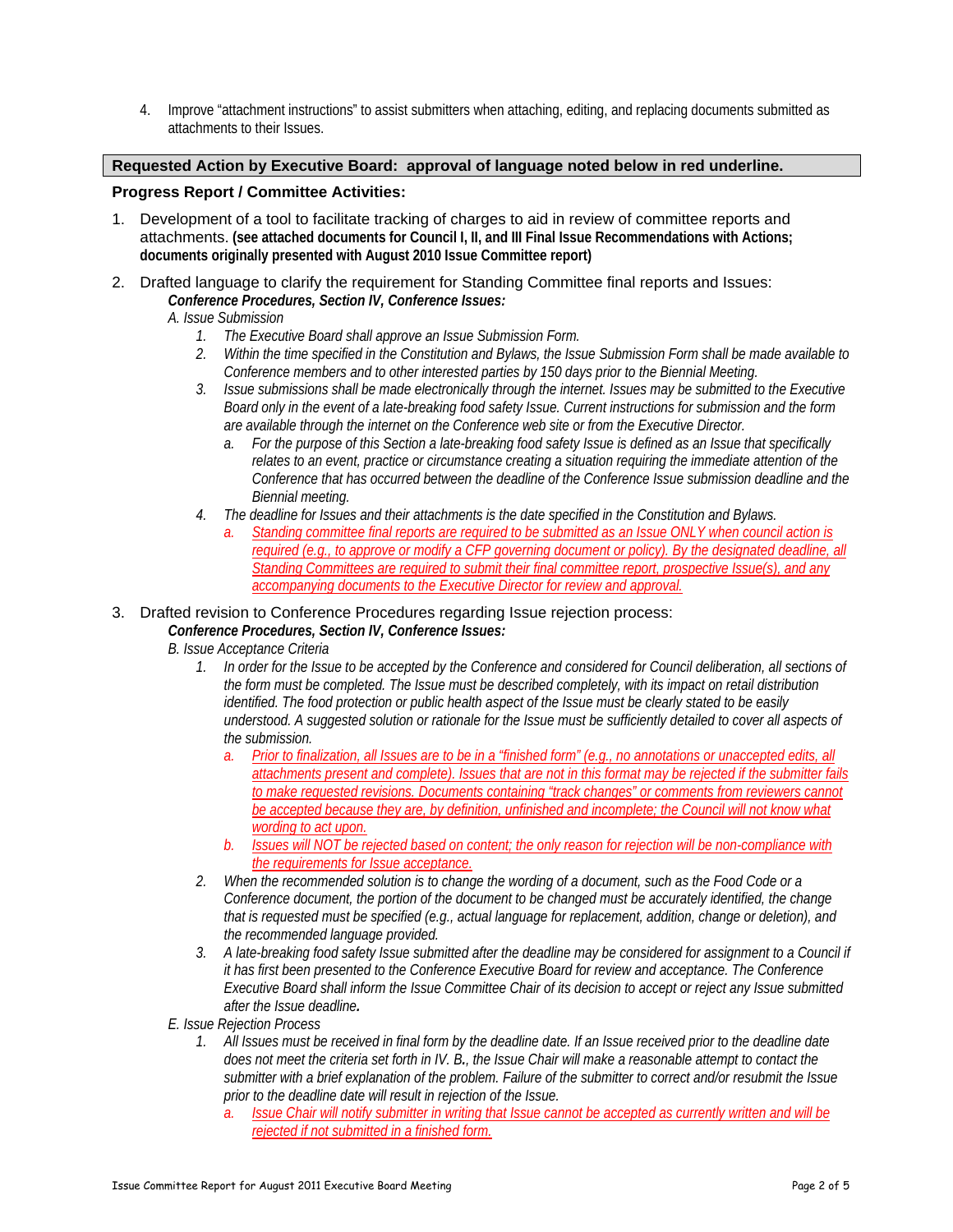- *1) Notification to include: specific required changes, deadline date, reference to Issue acceptance Criteria, and a recommendation that Issue can be rewritten and referred to a committee if unable to finalize language.*
- *2) If Issue was submitted by a CFP committee, the respective Council Chair will also be notified; the Executive Director will be notified regarding Issues submitted by standing committees.*
- *3) If submitter is non-responsive, he/she will be notified a second time by the Issue Chair that Issue will be rejected if not submitted in a finished form.*
- *b. If no response is forthcoming from the submitter after the second notification, the Issue Chair will notify the Executive Director that the Issue is pending rejection.*
	- *1) The Executive Director will evaluate the Issue Chair recommendation for rejection and agree or disagree based on the criteria spelled out in the Conference Procedures for Issue Acceptance; the Executive Director may elect to contact the submitter directly.* 
		- *a) If the Executive Director agrees with the Issue Chair decision to reject, he/she will forward the Issue to the Conference Chair and Vice Chair for their review.* 
			- *The Conference Chair and/or Vice Chair may elect to contact the submitter directly to determine if he/she is willing to bring the Issue into compliance; thus, the submitter may have one last chance.*
			- *If the Conference Chair or Vice Chair do NOT choose to contact the submitter, the Issue will be rejected.*
			- *If the Conference Chair and Vice Chair disagree as to whether the Issue should be rejected, the matter will be referred to the Executive Board for resolution.*
		- *b) If the Executive Director disagrees with the Issue Chair and determines the Issue (as written) meets the Issue acceptance requirements, he/she will send the Issue back to the Issue Chair with a written explanation; the Issue Chair may appeal such a finding to the Executive Board.*
- *2. At least forty (40) days before the Conference meeting, the submitter of an Issue that does not meet the criteria for acceptance or is not in the jurisdiction of the Conference is notified by the Executive Director with a copy to the Conference Chair and the Issue Chair of the reason(s) why the proposed Issue is not acceptable. A rejected Issue may be considered a "Special Issue" if accepted by the Board and submitted by the Board to the Council at the beginning of the Conference meeting.*
- 2. Identified appropriate location of Issue "endorsements" (i.e., by an organization, agency, or individual) within the Issue submittal documentation (new language below in red, underline).
	- *TERMS AND CONDITIONS: To be accepted by the Conference for Food Protection, an Issue must meet all of the following criteria:*
	- *1. Be within the jurisdiction of the of the Conference and concern retail food, food service, retail food stores, and/or vending.*
	- *2. Be submitted electronically using the online Issue Submission Form.*
	- *3. Be submitted on or before January 13 at 11:59 p.m. EST at which time the Submission Form will be inactivated. NOTE: See the [Late Issue Submission Policy](http://www.foodprotect.org/sitefile/File/Policy_CFP_Late_Issue_Submission.pdf).*
	- *4. All sections of the Issue Submission Form must be complete and grammatically correct.*
	- *5. The name for all acronyms used in the Suggested Solution section must be spelled out at least once.*
	- *6. The Issue must be described completely including its impact on the retail food industry.*
	- *7. The food protection or public health aspect must be clearly stated and be easily understood.*
	- *8. The Suggested Solution or rationale must be sufficiently detailed to cover all aspects of the submission. When the recommended solution is to change the wording of an existing document (such as the FDA Food Code or a Conference document), the portion of the document to be changed must be accurately identified and requested changes clearly specified using strikeout to indicate the words to be deleted and underline the newly added text.*
	- *9. Endorsements of an Issue by an organization, agency, or individual are to be placed in the Issue Submission Form section titled "Issue you would like the Conference to Consider" or "Public Health Significance"; endorsements are not to be placed within the "Recommended Solution." Endorsement letters or copies of email communication may be submitted with an Issue as a supporting attachment.*
	- *10. Issue and attachments must meet specified size and format limitations. NOTE: See [Issue Attachment](http://www.foodprotect.org/sitefile/File/IssueAttachmentLimitations.pdf)  [Limitations](http://www.foodprotect.org/sitefile/File/IssueAttachmentLimitations.pdf).*
	- *11. Issues may not be commercial in nature. Issues that endorse a brand name or commercial proprietary process will NOT be accepted. NOTE: See the [Commercialism Policy.](http://www.foodprotect.org/sitefile/File/Policy_CFP_Commercialism.pdf)*
	- *12. An Issue submitted by a Conference Committee must conform to additional criteria NOTE: See [Additional](http://foodprotect.org/sitefile/File/CriteriaCommittee-Submitted_IssuesFinal.pdf)  [Criteria for Committee-Submitted Issues.](http://foodprotect.org/sitefile/File/CriteriaCommittee-Submitted_IssuesFinal.pdf)*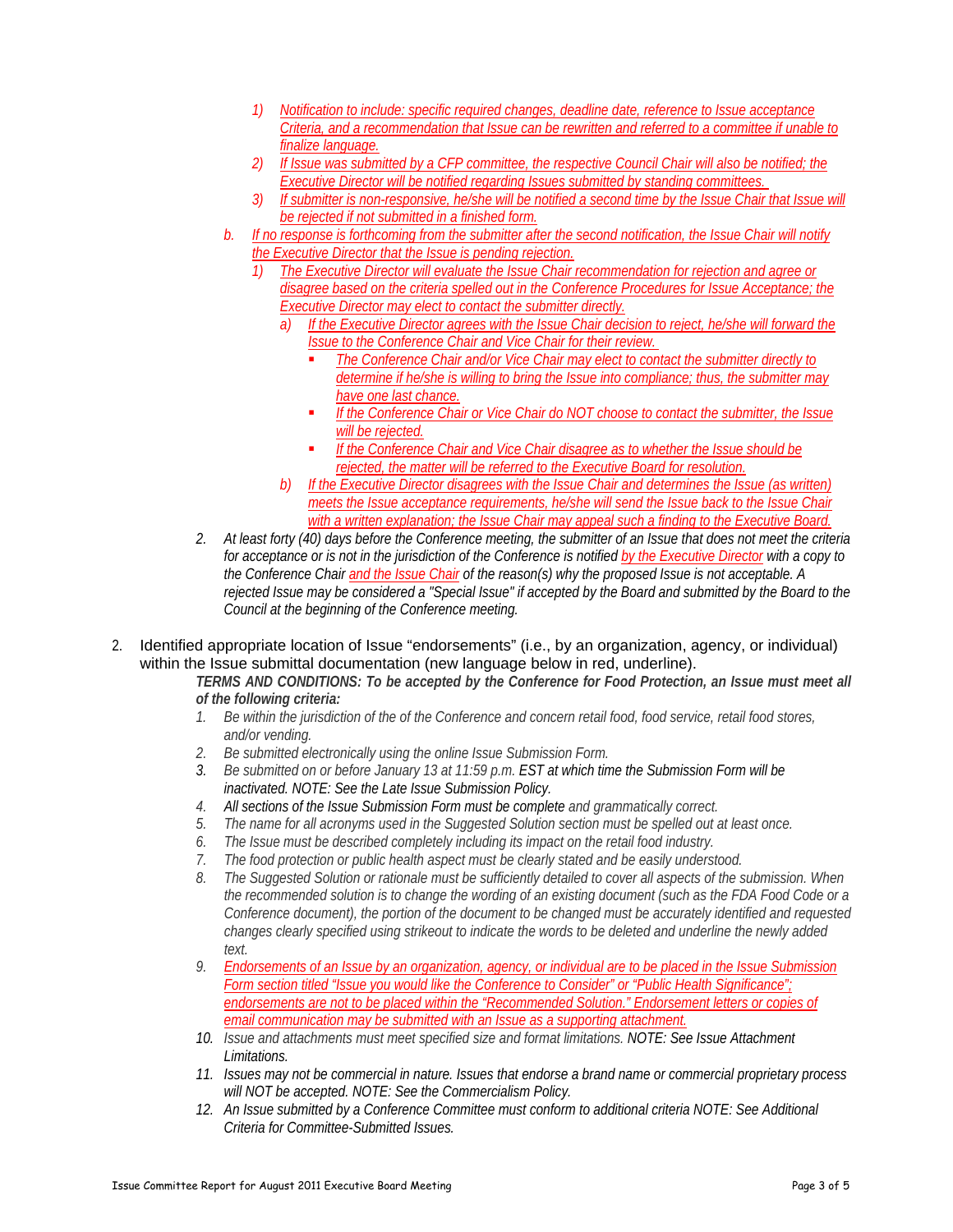- *13. Issues will be reviewed for spelling, grammar, content and clarity; submitter will be provided two (2) opportunities to incorporate recommended changes. Failure to make changes as requested and within a specified time period will result in rejection of the Issue.*
- *14. Revisions to an Issue after the posted deadline will be limited to those requested by the Issue Reviewers.*
- *15. Issues become the property of the Conference for Food Protection once accepted by the Issue Reviewers.*
- 4. Recommend final Issue submittal deadline be changed to 9:00 PM EST (note: current deadline of 11:59 PM EST requires Council Chairs located on the East Coast to be on "stand-by" until midnight to ensure all Issues from their council committees have been submitted).
- 5. Drafted a revised "Committee Submitted Issues Review Process and Checklist" to clarify various questions and concerns **(see attached)**.
- 6. **REMINDER** established dates for the 2012 Biennial Meeting:
	- a) **November 2011** Issue Submission Form to be available online
	- b) **Friday, December 5, 2011** deadline for Committee Reports and prospective Issues to be submitted to Council Chairs for review
	- c) **Friday, January 6, 2012** Issue submission deadline *(constitutionally mandated not less than 90 days before Biennial Meeting)*
	- d) **February 17, 2012** Issue Committee finalizes Council assignments
	- e) **March 4, 2012** Issue Packets made available by Director (*constitutionally mandated at 40 days before Biennial Meeting)*

#### **Future Activities:**

- 1. Development of committee chair "informational packet" using information from various CFP approved documents (to be completed and disseminated by end of September 2011).
- 2. Completion of constitutional charge for review and assignment of Issues for 2012 Biennial Meeting, including:
	- a) Review and improve online submittal instructions, including those for attachments
	- b) Develop a process to involve Issue Committee members in the review of draft committee reports and prospective Issues prior to online submittal
- 3. Development of draft procedures regarding CFP documents approved via the Issue process (to be completed and presented to Executive Board for April 2012 meeting):
	- a) Development of a procedure to archive and post CFP documents revised after Issue submittal (per Issue 2010 II-30).
	- b) Development of a "masthead, flag, nameplate, or style guide" to readily identify approved and posted documents as belonging to the Conference.
- 4. Review *CFP Commercialism Policy* as it relates to Issue "attachments" (e.g., peer reviewed articles, industry sponsored studies, letters of recommendation, presentations).
- 5. Review and update CFP governing documents and position descriptions regarding the Issue process and responsibilities, including procedures and responsibilities for each biennium.

#### **Committee Members:**

#### *Submitted for Executive Board approval on 08/10/10.*

*Council Chairs and Vice Chairs automatically serve as members of the Issue Committee, therefore Dave Gifford was added to the Issue Committee when he officially replaced Robert Jue as Council III Vice Chair.* 

| Last Name    | <b>First Name</b> | Constituency                                         | Employer                                   |
|--------------|-------------------|------------------------------------------------------|--------------------------------------------|
| Armatis      | David             | Industry - Food Service                              | Safe Foods First, LLC                      |
| Bacon        | <b>Brenda</b>     | Industry - Retail Food Stores (Council I Vice Chair) | <b>Harris Tetter</b>                       |
| <b>Bhatt</b> | Chirag            | Other - Computer Services (Council II Chair)         | Garrison Enterprises, Inc.                 |
| Casazza      | Gene              | <b>Industry - Retail Food Stores</b>                 | Warehouse Realty LLC                       |
| Cornman      | Lee               | Regulatory - State                                   | Florida Dept of Ag. and Consumer Services  |
| Elizondo     | Marcel            | Regulatory - Local                                   | Austin/Travis Co Health and Human Services |
| Everly       | Vicki             | Regulatory - Local (Issue Co-Chair)                  | Santa Clara County (CA) Dept. of EH        |
| Gaither      | Marlene           | Regulatory - Local                                   | Coconino County (AZ) Health Department     |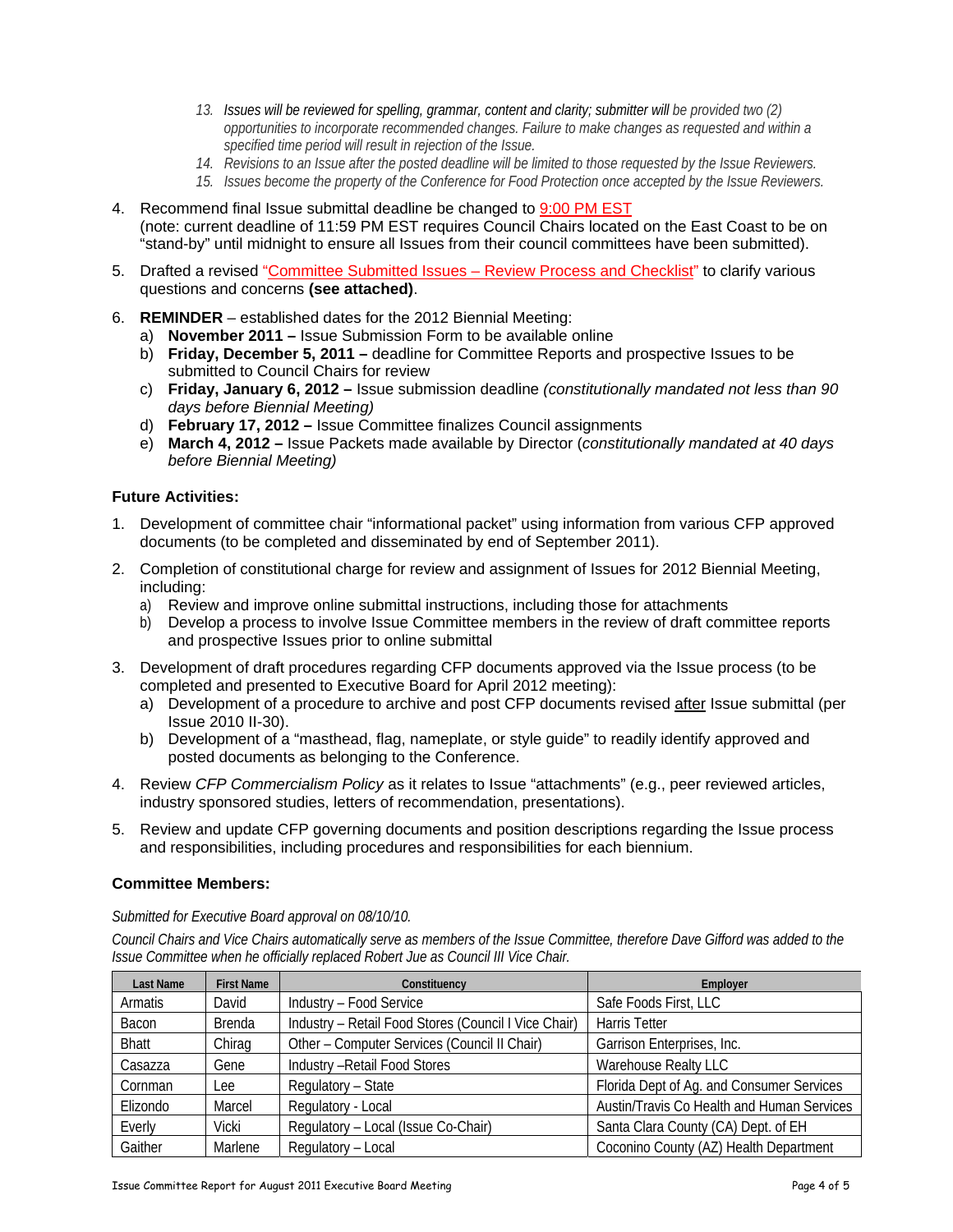| <b>Last Name</b> | <b>First Name</b> | Constituency                                | Employer                                         |
|------------------|-------------------|---------------------------------------------|--------------------------------------------------|
| Gifford          | Dave              | Regulatory - State (Council III Vice Chair) | Washington State Dept. of Health                 |
| Guzzle           | Patrick           | Regulatory - State (Council II Vice Chair)  | Idaho Dept. of Health and Welfare                |
| Hale             | Aggie             | Regulatory - State (Issue Co-Chair)         | Florida Dept. of Ag. and Consumer Services       |
| <b>Harris</b>    | Craig             | Academia                                    | Michigan State University                        |
| Hazan            | <b>Stan</b>       | Other - Standards / Compliance              | <b>NSF</b> International                         |
| Linton           | Richard           | Academia (Council III Chair)                | <b>Purdue University</b>                         |
| Marlow           | Deborah           | Regulatory - State (Council I Chair)        | <b>Texas Department of State Health Services</b> |
| <b>Martin</b>    | Eric              | Industry - Food Service                     | Margaritaville Enterprises, Inc.                 |
| Moore            | Eric              | Industry - Food Service                     | Aramark                                          |
| Odom             | Alan              | Industry - Food Service                     | Compass Group                                    |
| Patnoad          | Martha            | Academia                                    | University or RI Nutrition and Food Sciences     |
| Reid             | Karen             | Industry - Food Service                     | Walt Disney World Co.                            |
| Reinhard         | Robert            | Industry - Food Processing                  | Sara Lee Corporation                             |
| Rosenwinkel      | Kenneth           | Industry - Retail Food Stores               | Supervalu                                        |
| Sandford         | Mary              | Industry - Food Service                     | <b>Burger King Corporation</b>                   |
| Starobin         | Anna              | Other - Sanitation Services                 | Ecolab                                           |
| Weddig           | Lisa              | Industry - Food Processing                  | <b>Better Seafood Board</b>                      |
| Whiteside        | Jayne             | Other - Medical Services                    | Coastal Dialysis                                 |
| Williams         | Dee               | Industry - Food Service                     | Jack in the Box Inc.                             |
| Wright           | Lisa              | Other - CFP Administration                  | Conference for Food Protection                   |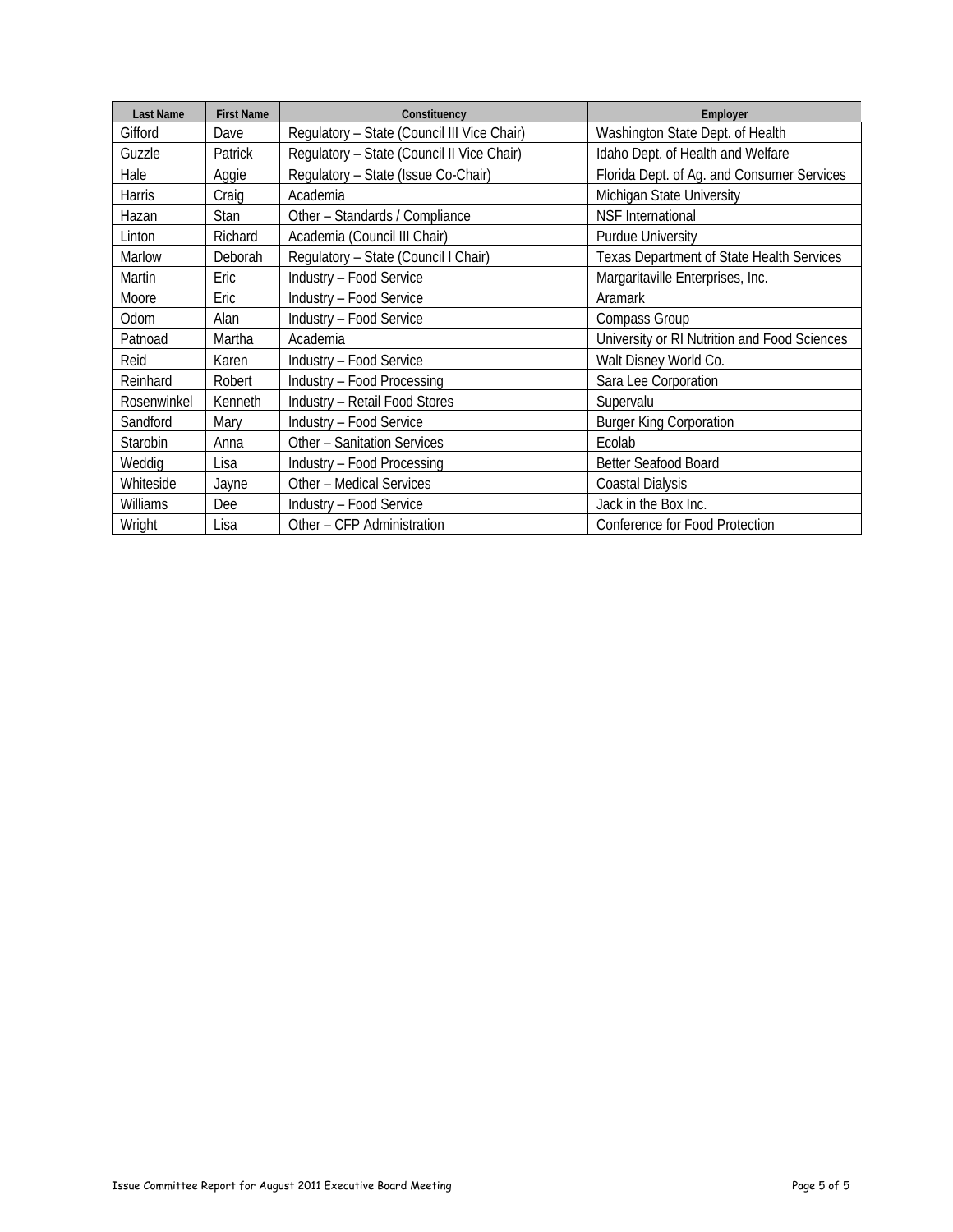## TIMELINE

## NOVEMBER 2011

 $\Box$  Issue submission template and instructions available online by end of month

## FRIDAY, DECEMBER 5, 2011

- □ **Deadline** for CFP committee chairs to submit final committee reports along with ALL prospective Issues and accompanying documents to their Council Chair for **preliminary review and approval**
	- o **ALL CFP committee generated documents** MUST go through a formal **review** process PRIOR to online submittal; documents needing review include committee reports, Issues, and all attachments (see process and "Review Checklist" below)
	- o Once approved by Council Chairs, all Issues and attachments MUST then be submitted via the online process prior to the posted deadline
	- o **STANDING COMMITTEES:** 
		- All Standing Committee reports and prospective Issues and accompanying documents are to be submitted to the Executive Director for review and approval.
		- For Standing Committee reports and Issues, the Executive Director will fulfill the same review functions as the Council Chair

## FRIDAY, JANUARY 6, 2012

- **Deadline for online Issue submittal** is 9:00 PM EST this deadline applies to ALL Issues including CFP committee submitted Issues and independently submitted Issues
	- $\circ$  Once submitted online, the Issue Committee will conduct a final review and work with submitters and Council Chairs to clarify any questions or concerns
- $\Box$  Submittal of Issues in advance of the deadline is highly encouraged
- The only Issues that can be submitted AFTER the deadline must meet the *"Late Issue Submittal Policy" http://www.foodprotect.org/media/policy/Policy\_CFP\_Late\_Issue\_Submission.pdf*

## SUNDAY, MARCH 4, 2012

 $\Box$  Online Issue packets available

## PRELIMINARY REVIEW – PRIOR TO ONLINE SUBMITTAL

## PRELIMINARY REVIEW PROCESS

- □ Preliminary Review:
	- o All CFP committee generated documents are subject to a formal "offline" preliminary review process – Issues are NOT to be submitted online until the preliminary review has been conducted and approval granted by the respective Council Chair
	- o During the preliminary review process, Council Chairs, Council Vice Chairs, and the Issue Chair(s) will serve as reviewers of CFP committee submitted documents
		- Council Chairs will forward documents submitted by the committee chairs to their respective Vice Chair and to the Issue Chair(s)
		- Council Chairs will serve as the primary contact with their respective committee chairs
		- **ISSUE Chair(s) and Council Vice Chairs will forward any comments, questions, or** concerns to the Council Chairs
	- o All reviewers will follow the "Review Checklist" (see below)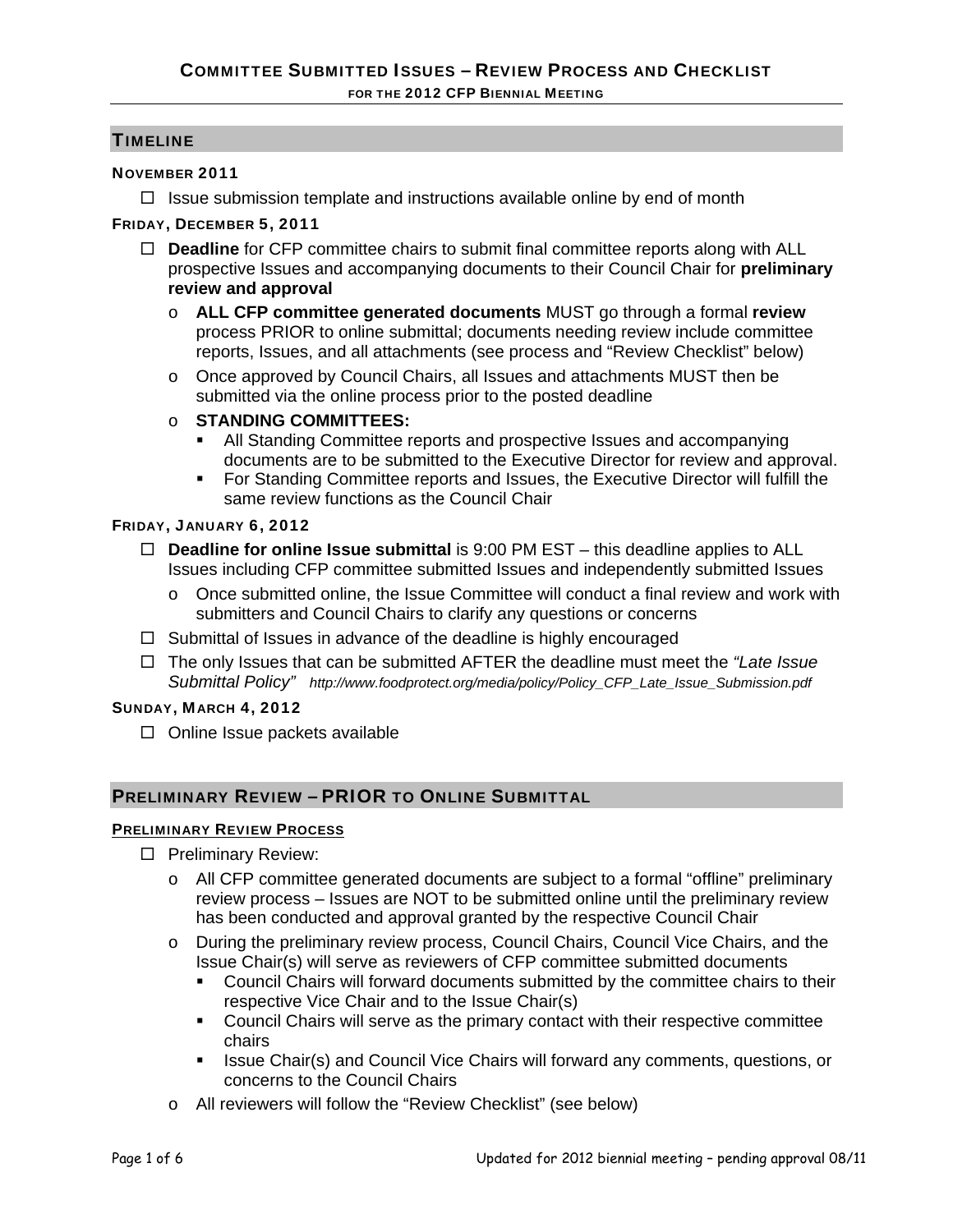- o When editing documents, "tracked changes" should be used whenever possible; once document review is complete, all track changes must be accepted or removed before submitting online
- $\Box$  Council Chairs will notify via email the Issue Chair(s) when the preliminary review process for each committee is complete and approval has been given for online submittal of Issues and accompanying documents; a copy of the final approved committee documents will be forwarded via email to the Issue Chair(s)
	- o Committee Issues are NOT to be submitted via the online submittal process until the preliminary review has been completed
		- Final review by the Issue Committee will NOT begin until approval is received from the Council Chair
	- o Preliminary review process MUST be completed far enough in advance to allow committee chairs to meet the online Issue submittal deadline
	- o Any changes made to a committee report, document, or Issue after the preliminary review process MUST be approved by the respective Council Chair

## REVIEW CHECKLIST

## **A. SCOPE OF ISSUE**

*PLEASE NOTE: reviewing the "scope of issue" is the MOST critical aspect of the preliminary review. Limiting the scope AND clearly defining the intent of each Issue will facilitate a logical and sequential deliberation within Council. To facilitate the process, it is recommended to divide issues containing multiple actions or directives; single Issues containing multiple actions or directives are cumbersome to deliberate and may lead to confusing or contradictory recommended solutions. Once the online Issue submittal deadline has passed, the automated process does NOT allow the submittal of additional Issues; therefore, committee reports can NOT be divided into multiple Issues after the deadline has passed.*

- $\Box$  The majority of CFP committees will submit more than one Issue...
	- o **First Committee Issue** essentially a presentation of the committee report. The "Recommended Solution" of the first committee Issue contains **four (4) elements**:
		- 1. Statement to "acknowledge attached committee report" *(reports are NOT "accepted" or "approved" as this implies the entire content of the report has been debated and agreed upon by Council)*
			- $\sqrt{ }$  Reports are to follow the approved Committee FINAL report format and include the following information: *(see Committee FINAL Report template)*
				- $\lambda$  full list of committee charges from the previous Biennial Meeting (or as subsequently assigned by the Executive Board)
				- $\lambda$  details of committee activities and recommendations
				- $\lambda$  specific outcome(s) and disposition(s) for each assigned charge
				- $\lambda$  specific direction regarding the future of the committee
				- $\lambda$  new or continuation charges to be addressed during the upcoming biennium
				- $\lambda$  list of all committee submitted Issues and attachments
				- $\lambda$  list of committee members
		- 2. List of attachments (titles) for ALL committee generated "content documents" *(see description below regarding "content documents" vs. "supporting attachments")*
		- 3. Specific direction regarding the future of the committee, such as:
			- $\checkmark$  Committee to be disbanded:
				- $\lambda$  all charges previously assigned to committee have been completed
				- $\overline{\phantom{a}}$  disbanded committees may NOT have continuation or new charges
			- $\checkmark$  Committee to be re-created, along with specifics regarding: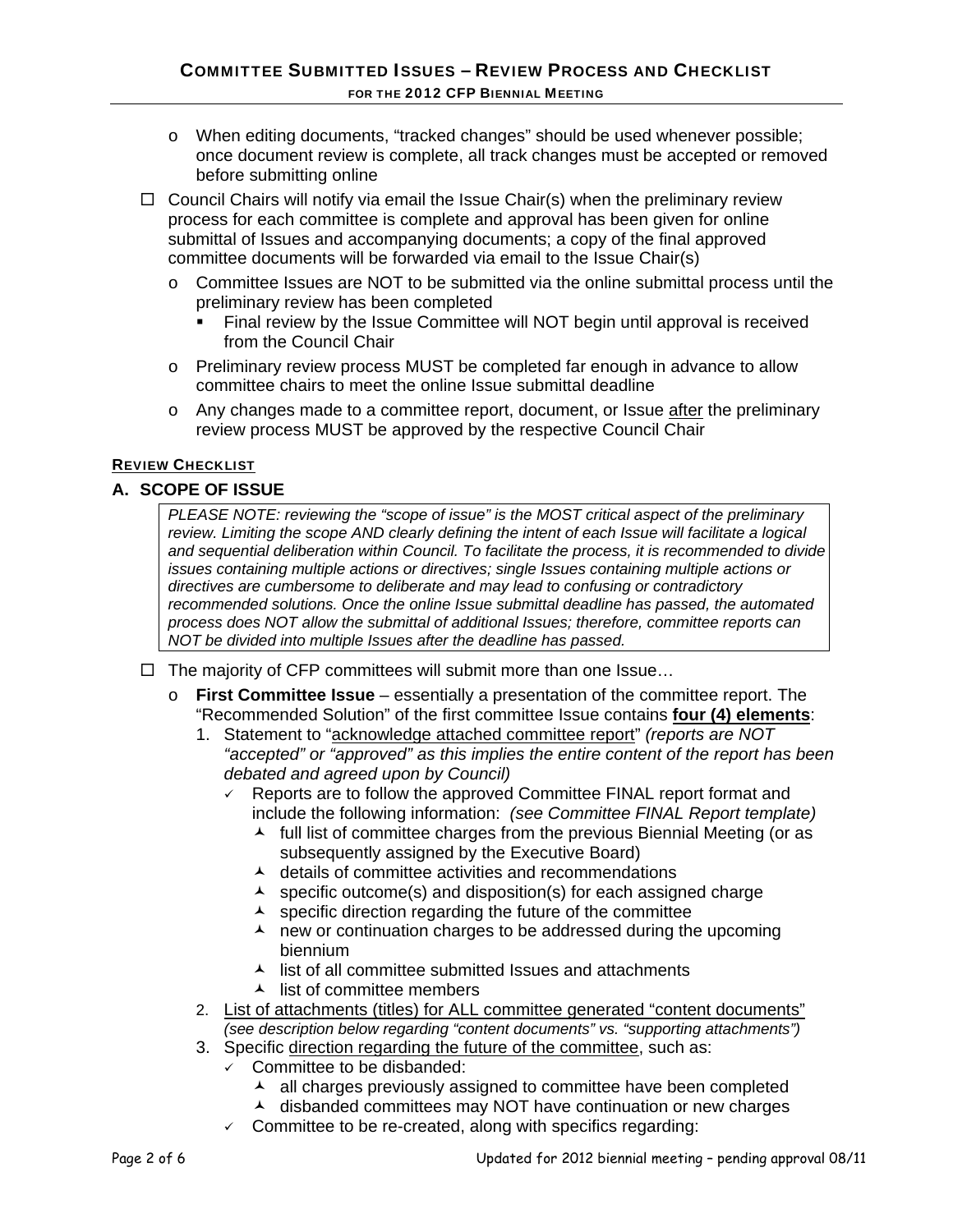- $\lambda$  continuation charges (i.e., incomplete or ongoing charges from the previous Biennial Meeting)
- $\lambda$  requirement to "report back to the next Biennial Meeting"

*NOTE: newly created charges (not carried over from the previous Biennial Meeting) that the committee would like to address during the next biennium are best included in a subsequent stand-alone Issue, especially if it is anticipated that requesting the new charge(s) will result in debate within Council* 

*NOTE: if a decision to re-create a committee with continuation charges is dependent on the outcome of a subsequent Issue, the continuation charges and the report back requirement should be included in a subsequent stand-alone Issue and not included within the first committee Issue* 

*NOTE: standing committee final reports are required to be submitted as an Issue ONLY when council action is required (e.g., to approve or modify a CFP governing document or policy). By the designated deadline, all Standing Committees are required to submit their final committee report, prospective Issue(s), and any accompanying documents to the Executive Director for review and approval. NOTE: except for standing committees that report directly to the Executive Board, all CFP committees must be either disbanded or re-created each biennium* 

- 4. Thank you statement to committee members
- o **Subsequent Committee Issue(s)** the actual number or subsequent committee Issues will depend on the work completed by a committee. Committee generated documents, or specific elements of a committee report that need to be formally debated and approved, are to be submitted as subsequent stand-alone Issues; examples include:
	- Policy or guidance documents created by the committee
		- It is recommended that a separate Issue is submitted for each independent document

*EXCEPTION: large documents divided to meet attachment size restrictions should be presented within a single Issue* 

 Committee recommendations regarding controversial or substantial changes to policy or practice

*EXCEPTION: non-substantive changes can be presented together as a single Issue (e.g., grammatical or editorial changes to existing approved documents)* 

 New charges assigned to a re-created committee *NOTE: the actual number of subsequent Issues submitted by a committee should be determined on a case-by-case basis depending on the complexity of the information to be presented; the Issue Chair(s) and Council Chairs can assist committee chairs in determining the best approach in submitting committee Issues.* 

## **B. CONTENT REVIEW – ISSUE and ATTACHMENTS**

*The goals of content review are to increase readability and understanding, and to minimize confusion during Council deliberation.* 

- □ General review includes...
	- o Verification that all sections of the Issue submission form are complete
	- o Spelling and grammar
	- o Content and clarity
	- o Document titles are in quotes or italics
	- o Narrative is gender non-specific
	- o Correct capitalization (e.g., committee names, Issue titles)
	- o Multiple page documents contain page numbers *("page \_\_ of \_\_" is the preferred format)*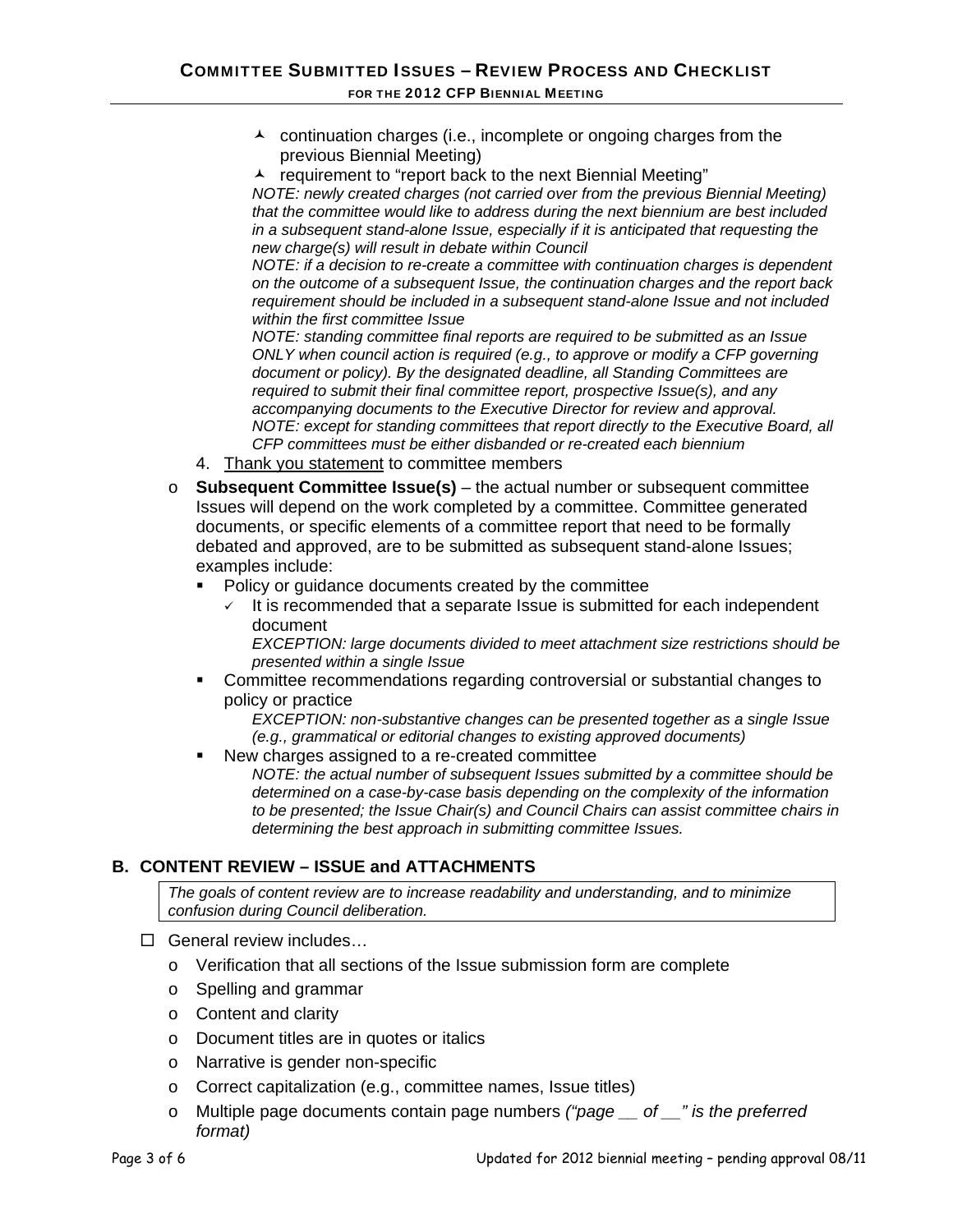- o Correct use of organizational terminology and titles (e.g., "Conference," "Biennial Meeting," "Food Code" or "FDA Food Code")
- o Correct use of strikethrough/underline format for changes to existing CFP documents, FDA Food Code, or other regulatory documents (i.e., underlining of "new or proposed" language with "strikethrough" for language to be deleted)
- o Adherence to *"CFP Commercialism Policy" (i.e.,* Issues may NOT be commercial in nature) *http://www.foodprotect.org/media/policy/Policy\_CFP\_Commercialism.pdf*
- $\square$  Issue Title...
	- o Limited to 75 characters
	- o Title uniquely describes purpose of Issue
		- *NOTE: Issue titles may be modified by the Issue Chair for clarification in the event of duplicate submittals*
	- o Use of standardized "prefix" for CFP committee submitted Issue titles:
		- Report \_\_\_\_\_\_\_\_\_\_\_\_\_ (insert committee name)
		- Re-Create \_\_\_\_\_\_\_\_\_\_\_\_\_ (insert committee name)
		- Report <u>and</u> Re-Create \_\_\_\_\_\_\_\_\_\_\_\_\_\_(insert committee name) *NOTE: this dual format is rarely used; see Issue Chair(s) for guidance*
- □ Issue Description...
	- o Briefly describes the problem or concern to the retail food industry
- □ Public Health Significance...
	- o Describes impact this Issue will have on the industry
	- o Clearly stated and easily understood
- □ Recommended Solution...

*NOTE: the "recommended solution" is the ONLY portion of the Issue that will appear in the Conference Proceedings; therefore, it needs to be as complete and as clearly written as possible.*

- o Rationale of recommended solution must be sufficiently detailed to cover all aspects of the submission
- o All recommendations made by a CFP committee must be extracted from the committee report and captured within the recommended solution section of the Issue submittal form
- $\circ$  Lists the exact titles of any subsequent committee Issue(s) and attachments *(recommend using a "cut-and-paste" of the title directly from the committee report)*
- o When edits or modifications are proposed for an existing document (e.g., CFP governing document, FDA Food Code, other regulatory document), relevant sections are to be "cut-and-pasted" into the recommended solution using strikethrough/ underline format
- o Acronyms must be spelled out when the term is first used *EXCEPTIONS: FDA, USDA, CDC, EPA, CFP*
- o Any new or continuation charges assigned to a committee must be included within the recommended solution along with a requirement to "report back to the next Biennial Meeting"
- o Direction(s) MUST be given to CFP regarding final disposition of the Issue, such as:
	- "a letter be sent to the FDA requesting..."
	- "modified language be incorporated into..."
	- "final guidelines to be posted on the CFP web site"
	- "a committee be created to study..."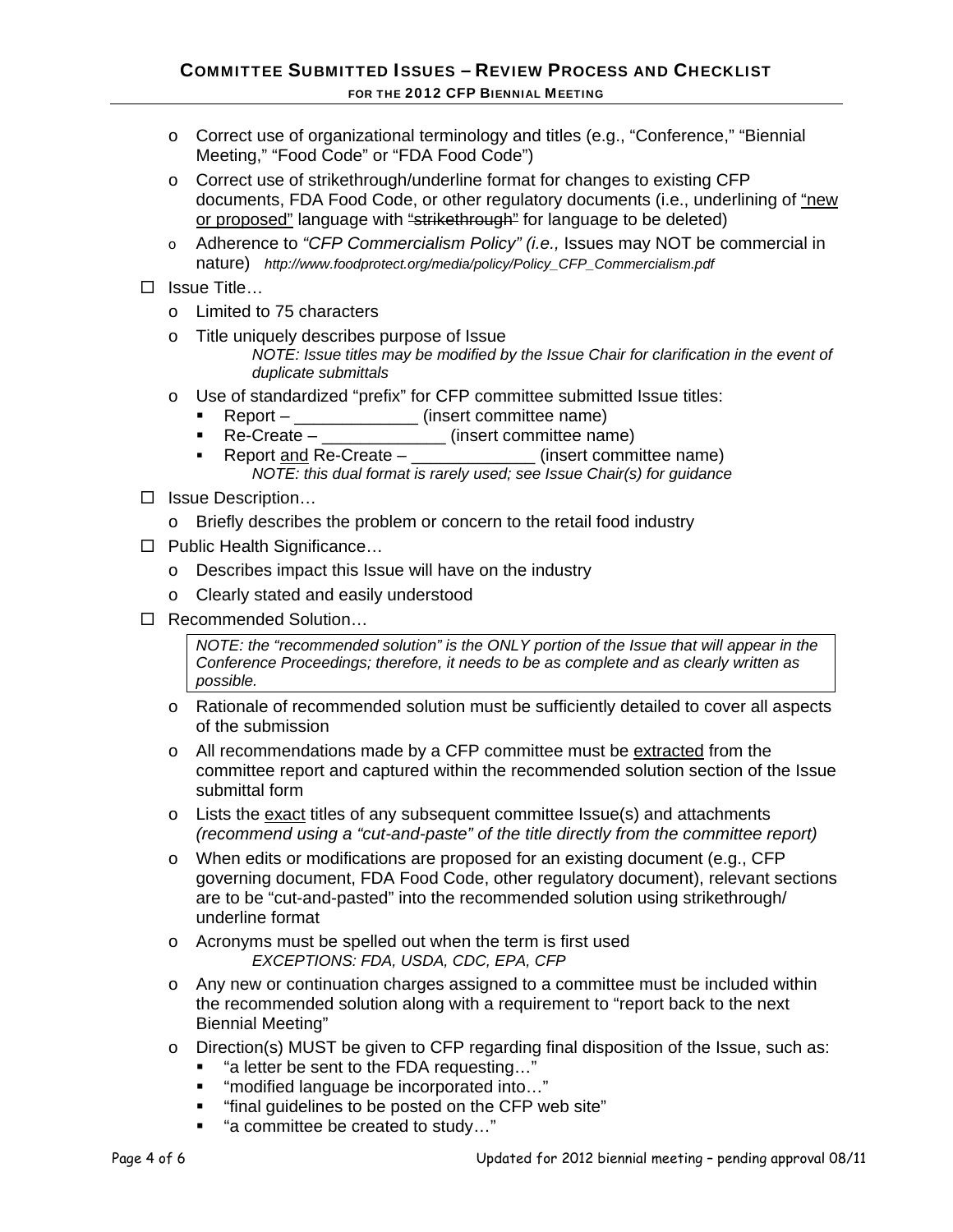- □ Attachments...
	- o There are two (2) different kinds of attachments:
		- **1. "Content Documents"** this is the body of work created by a committee that MUST be reviewed and approved via the Council deliberation process (e.g., guidelines, policy documents, suggested revisions to existing documents and regulatory codes)
			- $\checkmark$  Content documents should be "attached" only once to the first committee Issue along with the committee report
				- $\lambda$  In subsequent committee Issues, the attachment should be referenced by the exact name of the attachment and the name of the Issue where the attachment can be found (for example: "See *Report – ABC Committee*, Attachment #1, titled: *XYZ"*)
		- **2. "Supporting Attachment"** this is information presented ONLY to assist in understanding the specific Issue (e.g., abstracts, articles, studies, reference material)
			- $\sqrt{2}$  Large documents posted online (e.g., Food Code) are to be referenced only by the web address along with a notation of the specific page and/or section numbers; large publicly available documents are NOT to be attached in their entirety
	- o Attachment format:
		- All attachments MUST be in a format compatible with MS Word (.doc), as a PDF (portable document format)… or as a web address for existing documents
			- Content Attachments submitted as a PDF must be made available by the submitter in advance to the Council Scribe in a format compatible with MS Word (.doc) to facilitate editing during Council deliberations
		- Attachments should use a header or footer that includes both the document title and page numbers *("page \_\_ of \_\_" is the preferred format)*
		- Name of each attachment must be specific AND consistently referenced throughout all material submitted by the committee
		- Attachments over 2 megabytes (2 MB) must be divided into multiple smaller documents in a logical sequence
		- All Macros are to be removed from attached documents
	- $\circ$  Council Chairs will work with committee chairs and the Issue Chair(s) to determine the best format and method of attaching documents to their Issues
- □ Submitter name...
	- $\circ$  CFP committee chair(s) is to be listed as the "submitter" (e.g., Jane Doe, Chair)
	- o CFP committee name is to be listed as the "organization" (e.g., ABC Committee)

## FINAL REVIEW – AFTER ONLINE SUBMITTAL

## FINAL REVIEW PROCESS

- $\Box$  All CFP committee Issues MUST be approved by the respective Council Chair through the preliminary review process PRIOR to online submittal (see above)
- $\Box$  Once submitted online, the final review process for that Issue begins:
	- o During the final review, the Issue Committee will serve as the primary contact with all Issue submitters via the online review process
	- o CFP committee submitted Issues will be forwarded by the Issue Committee to Council Chairs for final review and approval via the online review process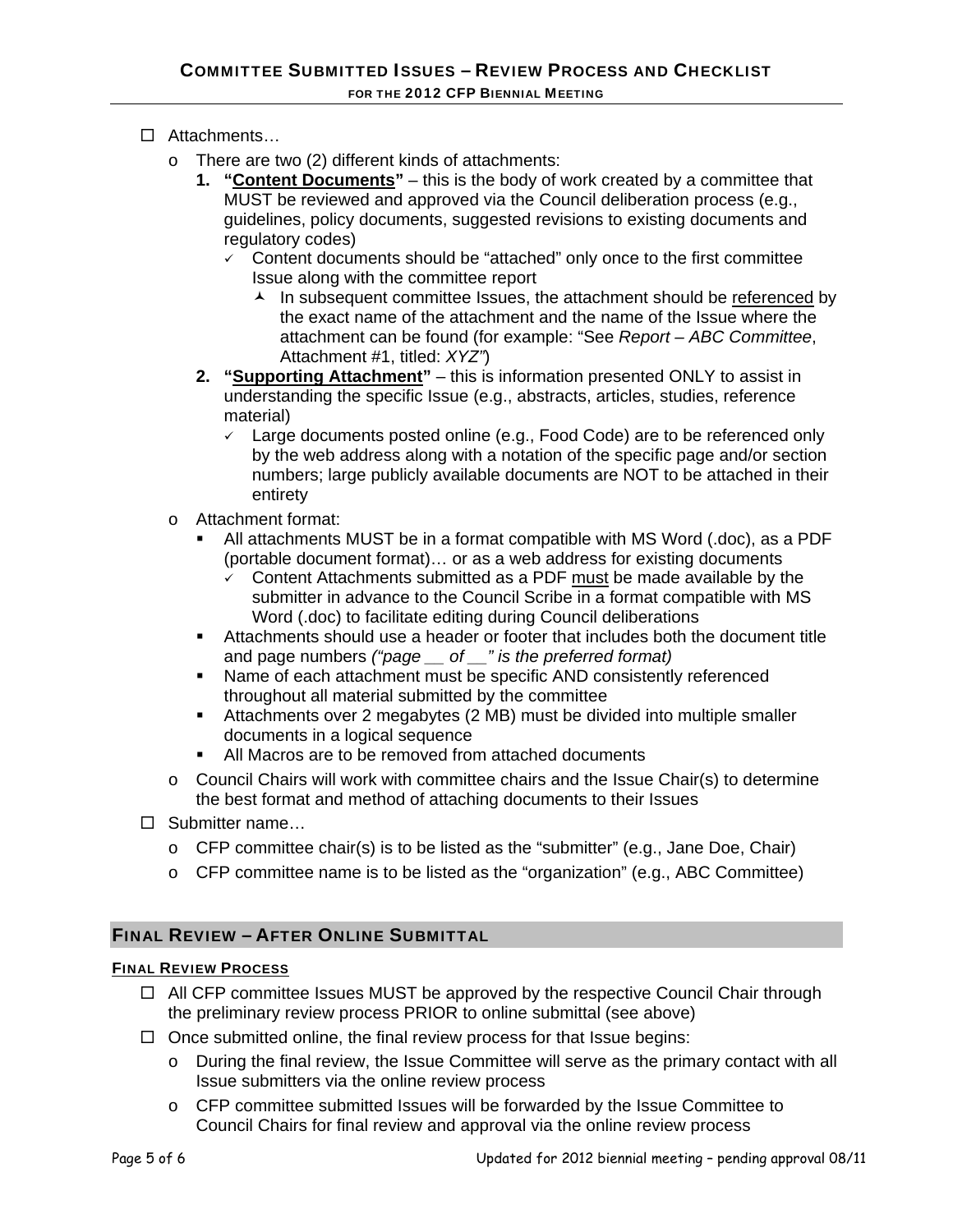- $\Box$  Revisions to an Issue after the submittal deadline will be limited to those requested by the Issue reviewers
	- o Via the online Issue Management web site, the Issue submitter will receive edits and comments from the reviewers; the submitter can either:
		- **E** "accept" the Issue (indicating it is ready for finalization)
		- submit another round of revisions (this part of the review process can go backand-forth as many times as necessary until an Issue is ready to be finalized), or
		- **"** "withdraw" the issue
- $\Box$  Once accepted and finalized, an Issue can no longer be edited until it is deliberated in Council.

## FINAL REVIEW CHECKLIST

- $\Box$  Verify Council Chair approval of CFP committee submitted Issues
	- o Any changes made to a committee report after the preliminary review process MUST be approved by the respective Council Chair
- Ensure that the final Issue meets CFP's Issue Acceptance *"Terms and Conditions"* as posted on the CFP web site
- □ Review all Issues and attachments using "Review Checklist" (noted above)
- $\Box$  Verify documents referenced in an Issue or in a committee report:
	- o All attachments listed or referenced are actually "attached" to the appropriate Issue
	- o All relevant attachment pages are included
	- o All attached documents readily print and are in a readable format
	- o All web address links are correct
- $\Box$  Issue Committee will conduct a final edit to standardize content of all Issues, for example:
	- o Re-name multiple Issues with similar titles
	- o Ensure submitter's name and information follows a standardized format *NOTE: the submitter's employer contact information is to be entered in the "submitter information" section at the bottom of the submittal form; it is NOT entered under "submitter name" at the top of the form*
	- o Remove redundant or auto-generated wording from final Issue, for example:
		- Recommended Solution… deletion of the words "The Conference Recommends..." from the final submittal as this wording will be auto-generated in the final Issue packet
- $\Box$  Submitter will be notified via email when Issue has been accepted and finalized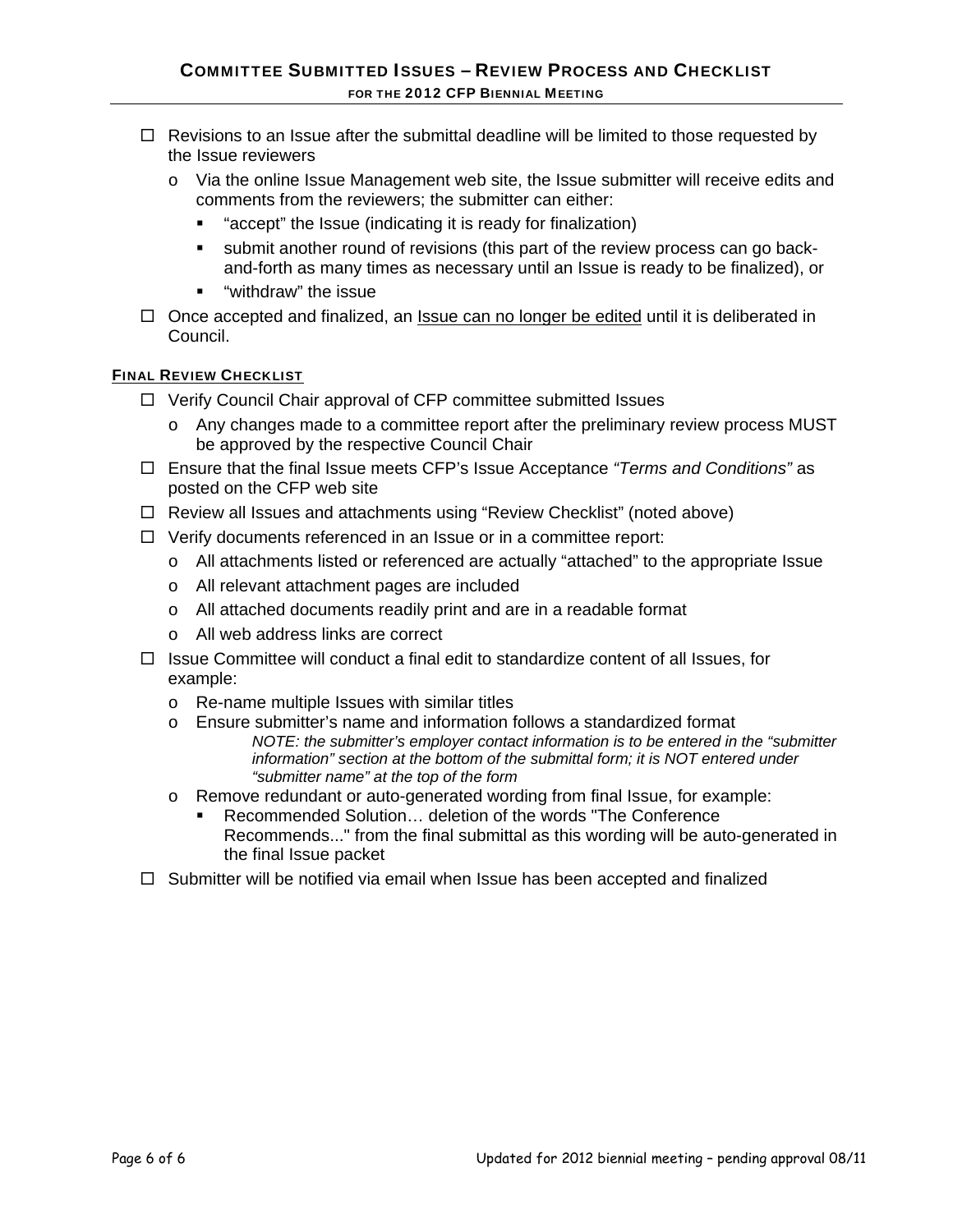## **Issue: 2010 I-002 Title: Report – Plan Review Committee Recommended Solution:**

The Conference recommends re-creation of the committee to review and update the following Conference for Food Protection documents and present their finding at the 2012 CFP Biennial Meeting:

- **Temporary Food Establishments**
- Permanent Outdoor Cooking Operations

#### LETTER ⌧ **CHARGES** CFP WEB POSTING **Issue: 2010 I-008 Title: Wild Harvested Mushrooms Recommended Solution:**

The Conference recommends that the Council consider forming a committee to continue discussion of this issue and that the following language and attachments for consideration to be placed on the CFP website as guidance listing steps that states can use to develop and implement a wild harvested mushroom program for their state. The charges will be:

- Develop guidelines to help regulators address the issue of wild mushrooms in food establishments
- Report back at the 2012 CFP.
- The name of the committee will be Wild Harvested Mushrooms Committee.

## LETTER ⌧ **CHARGES** CFP WEB POSTING

## **Issue: 2010 I-010 Title: USFDA Recall Policy Revision Recommended Solution:**

The Conference Recommends that a Recall Evaluation Committee be formed and work with FDA, USDA, and states on the following charge:

- Clarify the system of classification for recalls established by USDA and FDA.
- Create clarifying instructions and procedures that industry and consumers can easily understand and comply with.
- Recommend enforceable and reasonable time frames for execution of recall communications and actions.
- Clarify the information required to be included in supplier recall notifications.
- Recommend expectations for the notification of end-users, including restaurant and retail customers as well as school and institutional food service.
- Report back to the 2012 Biennial Meeting.

## ⌧ **LETTER** CHARGES CFP WEB POSTING

## **Issue: 2010 I-011 Title: Signage Requirement on Reporting of Employee Health Conditions**

## **Recommended Solution:**

The Conference recommends that a letter be sent to the FDA recommending that Section 2- 103.11 be amended.

Amend Section 2-103.11 Person in Charge by adding Paragraph (N) to read:

(N) " A verifiable system needs to be in place to communicate to employees the importance of employee health as described in, Subparagraphs 2-201.11 (A)(1), (2), (3), (4), and (5) to the permit holder, such as posting a sign, written agreement, or training related to reporting symptoms and diagnosis."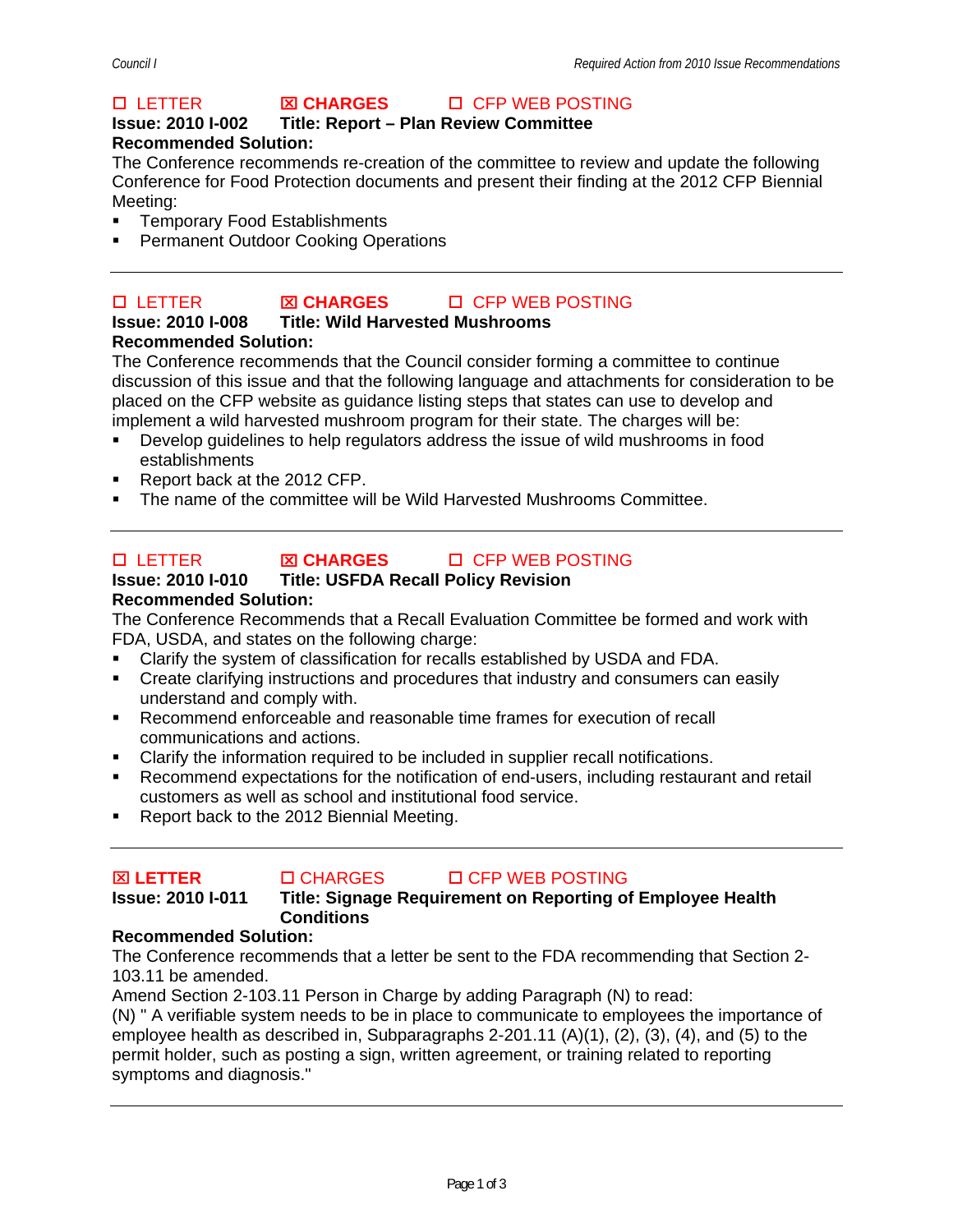### **Issue: 2010 I-015 Title: Criticality Implementation & Education Committee – Criticality Training Slides**

## **Recommended Solution:**

The Conference recommends

- acceptance of the PowerPoint presentation and speaker notes titled "Re-designation of Food Code Provisions" and place it in a downloadable format under the "Conference Developed Guidance and Documents" section of the Conference web site.
- that a letter be sent to FDA requesting the same PowerPoint presentation and speaker notes be made available through its web site.

## **<del><b>⊠ LETTER** CHARGES DI CFP WEB POSTING</del>

**Issue: 2010 I-016 Title: Criticality Implementation & Education Committee – Frequently Asked Questions** 

## **Recommended Solution:**

The Conference recommends that a letter be sent to FDA requesting that they:

- provide answers to the list of FAQs included in the attached document.
- have the FAQs and answers available for stakeholders on or before June 30, 2010 by posting on the FDA website.

## ⌧ **LETTER** CHARGES CFP WEB POSTING

## **Issue: 2010 I-017 Title: Criticality Implementation & Education Committee – Timely Correction of**

## **Violations**

## **Recommended Solution:**

The Conference recommends that a letter be sent to the FDA requesting revision and/or addition to the following three sections in Chapter 8, Compliance and Enforcement in the FDA *See final Issue Recommended Solution for full details to include in letter* 

#### ⌧ **LETTER** CHARGES CFP WEB POSTING **Title: 4-501.114-Manual and Mechanical Warewashing Equipment Chemical Sanitation**

## **Recommended Solution:**

The Conference recommends that a letter be sent to FDA requesting that Section 4-501-114 be revised as follows:

*See final Issue Recommended Solution for full details to include in letter* 

#### **EXAMPLE TREE ROOMS CHARGES CFP WEB POSTING Issue: 2010 I-021 Title: 3-304.14 Wiping Cloths, Use Limitation Recommended Solution:**

The Conference recommends that a letter be sent to FDA requesting written clarification in the Food Code or Annexes on how the FDA may recognize the appropriate use of dry cloths, including disposable towels, for wiping down counters and equipment.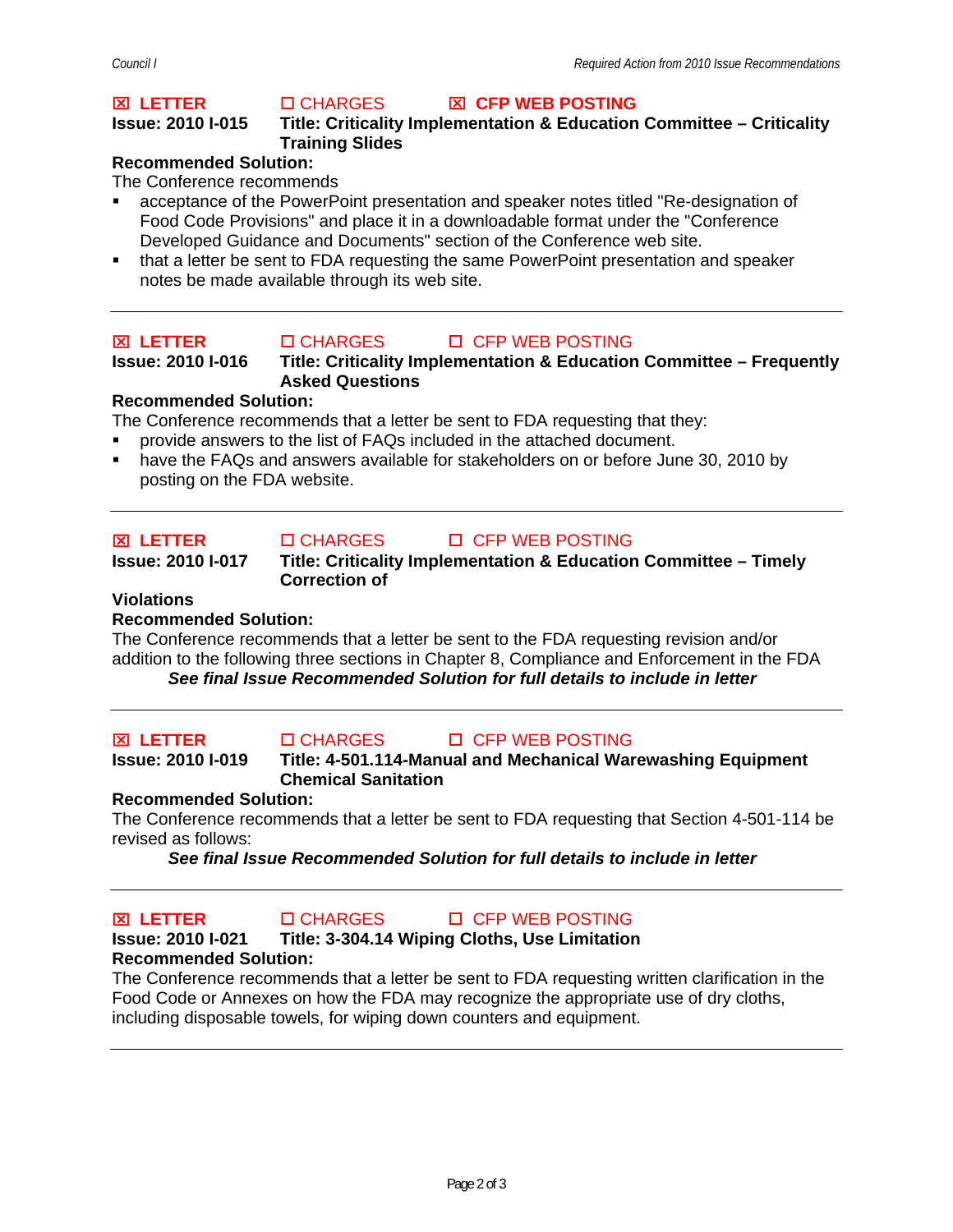### **Issue: 2010 I-022 Title: Key Drop Recommended Solution:**

The Conference recommends that a letter be sent to FDA requesting the following changes to the Food Code:

that § 2.103.11 of the FDA Food Code be amended by adding a new ¶ 2.103.11 (F), and renumbering subsequent paragraphs in this Section appropriately, to specifically allow for the practice of key access deliveries by including the following language:

*See final Issue Recommended Solution for full details to include in letter* 

## ⌧ **LETTER** CHARGES CFP WEB POSTING

## **Issue: 2010 I-024 Title: Management Responsibility Code Section 2-101.11 Recommended Solution:**

The Conference recommends that a letter be sent to FDA requesting that the language in Food Code Section 2-101.11 (Responsibility and Assignment) be added with the following language and that additional changes to Chapter 2 be made as necessary to be consistent with this change.

Responsibility 2-101.11 Assignment\*

(C) The PERMIT HOLDER through the certified food manager or person in charge (PIC) shall ensure that standard operating procedures that ensure compliance with the requirements of this Code are developed & implemented as specified under 8-201.12 (E) & (F);



⌧ **LETTER** CHARGES CFP WEB POSTING

## **Issue: 2010 II-021 Title: Food Protection Manager Certification**

## **Recommended Solution:**

The Conference recommends that a letter be sent to FDA requesting a change to the Food Code to require that at least one Person in Charge in each food establishment (exempting certain low risk establishments) be certified in food protection through a manager certification program that conforms to the Conference for Food Protection Standards for Accreditation of Food Protection Manager Certification Programs.

*See final Issue Recommended Solution for full details to include in letter*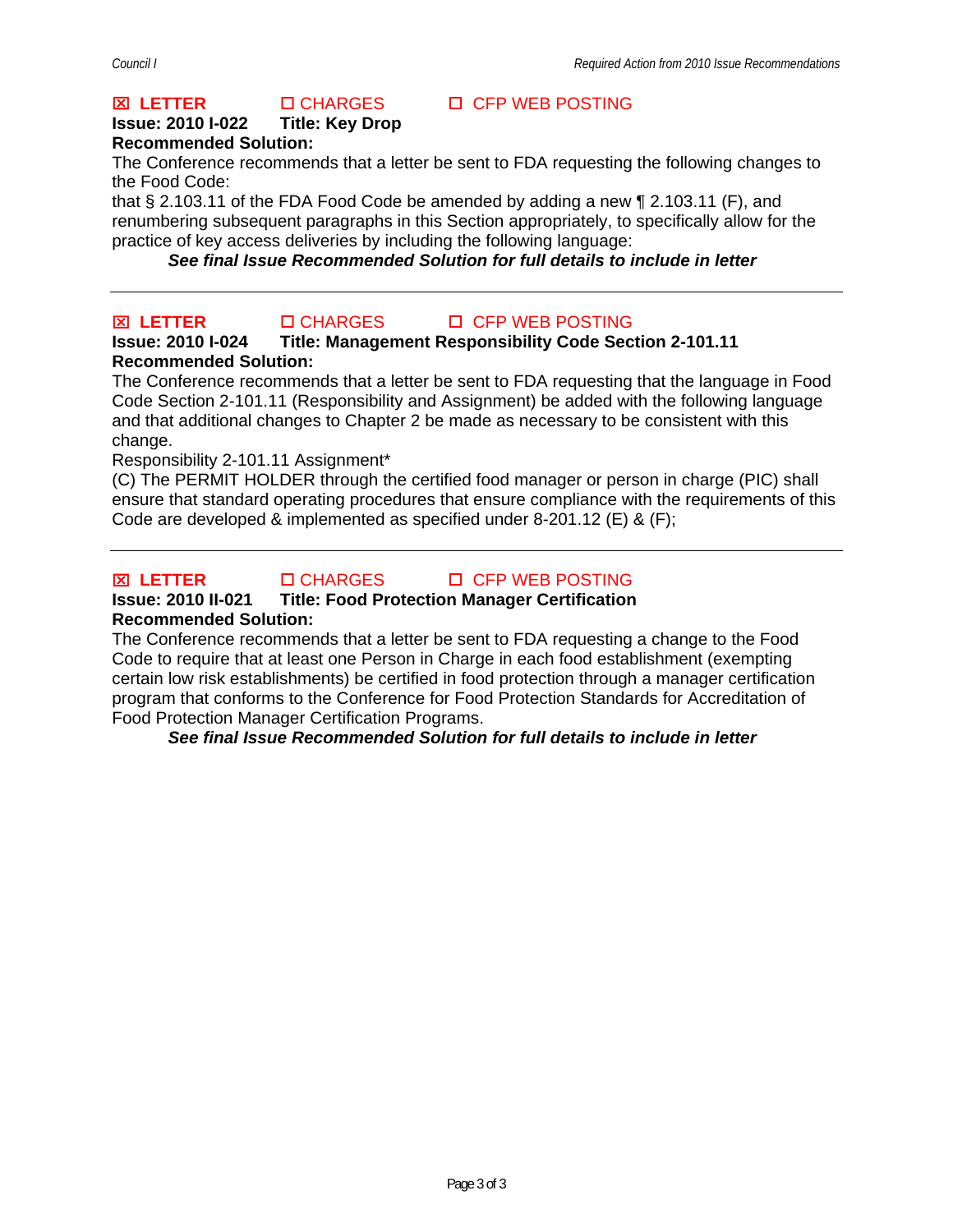## **Issue: 2010 II-002 Title: Amend "Outcome" Section of Program Standard No. 5 Recommended Solution:**

The Conference recommends that a letter be written to FDA endorsing and recommending that the amendment below (indicated in underline format) be included to the appropriate Section of FDA's *Voluntary National Retail Food Regulatory Program Standards, Standard 5 - April 2009: See final Issue Recommended Solution for full details to include in letter* 

# LETTER ⌧ **CHARGES** CFP WEB POSTING

## **Issue: 2010 II-003 Title: Report and Re-creation – Interdisciplinary FBI Committee Recommended Solution:**

The Conference recommends re-creation of the Foodborne Illness Training Committee with the following charges:

- continuing to track the progress of prominent disease training programs currently in development; and
- reporting back to the 2012 Biennial Meeting of the Conference for Food Protection.

#### LETTER ⌧ **CHARGES** CFP WEB POSTING **Issue: 2010 II-005 Title: Re-create – Inspection Form Scoring Committee Recommended Solution:**

The Conference recommends re-creating the Inspection Form Scoring Committee during 2010- 2012 to:

1. Continue working with academic researchers to:

- **EXEDENT** investigate and determine the most effective Foodservice Establishment scoring system, based on the current identified risk factors and interventions identified in the FDA Food Code, and for use with the current FDA Food Establishment Inspection Form; including the possible development of a scoring system for the FDA Model Food Establishment Inspection Report Form.
- determine the most effective way to communicate the Food Establishment Inspection scores to the public so they have access to information in advance of choosing where to dine or where to purchase food items; including the possible development of a method to post inspection scores so that the public has access to the information in advance of choosing where to dine and purchase food items.
- identify funding sources to conduct research and provide a letter of support for funding already identified.

2. Report the committee's findings back to the Conference for Food Protection at the 2012 Biennial Meeting.

## LETTER CHARGES ⌧ **CFP WEB POSTING Issue: 2010 II-006 Title: Report – Electronic Reporting Committee**

## **Recommended Solution:**

The Conference recommends that a more prominent link be provided on the CFP web site to the 2006-2008 Electronic Data Capture and Reporting Committee Survey.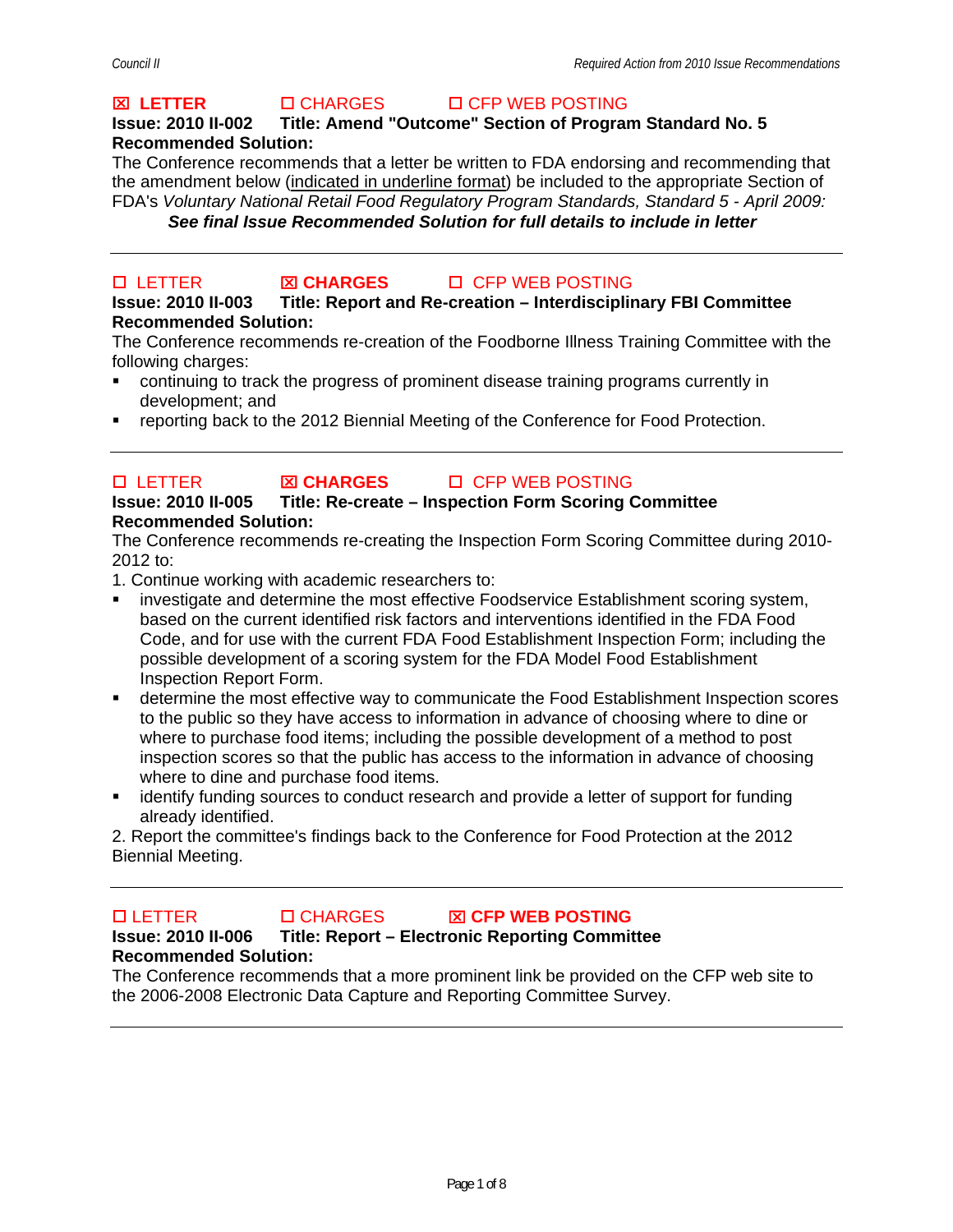## **<del><b>⊠ LETTER** CHARGES DI CFP WEB POSTING</del>

### **Issue: 2010 II-007 Title: Re-create – Electronic Reporting Committee (title changed: Electronic Reporting)**

## **Recommended Solution:**

The Conference recommends that the Conference Chair write a letter to the Food and Drug Administration (FDA) requesting that they develop a database management tool that will enable the analysis of future baseline survey data collected by regulatory agencies to assess and enhance the effectiveness of food safety programs and report back to the Conference for Food Protection.

## ⌧ **LETTER** CHARGES CFP WEB POSTING

**Issue: 2010 II-009 Title: Allergen Management Course Addition to Appendix B-1, Standard 2** 

## **Recommended Solution:**

The Conference recommends that a letter be sent to FDA requesting:

 that upon its completion the FDA Allergen Management Course be reviewed by the recreated CFP Food Allergen Committee.

*See final Issue Recommended Solution for full details to include in letter* 

## ⌧ **LETTER** CHARGES CFP WEB POSTING

**Issue: 2010 II-010 Title: Emergency Management Course Additions to Appendix B-1, Standard 2** 

## **Recommended Solution:**

The Conference recommends that a letter be sent to the FDA requesting that Appendix, B-1, Standard 2 - Trained Regulatory Staff, FDA Draft Voluntary National Retail Food Regulatory Program Standards (2009) be revised to:

*See final Issue Recommended Solution for full details to include in letter* 

## ⌧ **LETTER** CHARGES CFP WEB POSTING

## **Issue: 2010 II-011 Title: Clarifying Language for Step 2, Standard 2 – Program Standards**

## **Recommended Solution:**

The Conference recommends that a letter be sent to the FDA requesting that Standard 2 - Trained Regulatory Staff, *FDA Voluntary National Retail Food Regulatory Program Standards (2009)* be revised as follows:

*See final Issue Recommended Solution for full details to include in letter* 

#### ⌧ **LETTER** CHARGES CFP WEB POSTING **Issue: 2010 II-012 Title: Clarifying Definitions for Step 4, Standard 2 – Program**

## **Standards**

# **Recommended Solution:**

The Conference recommends that a letter be sent to the FDA requesting:

- that the terms "Trainer" and "Training Standard" as defined in the FDA Voluntary National Retail Food Program Standards (2009) be revised to reflect the language below.
- that Step 4, Standard 2 be revised to include clarification regarding the "Training Standard" requirements as presented below.

## *See final Issue Recommended Solution for full details to include in letter*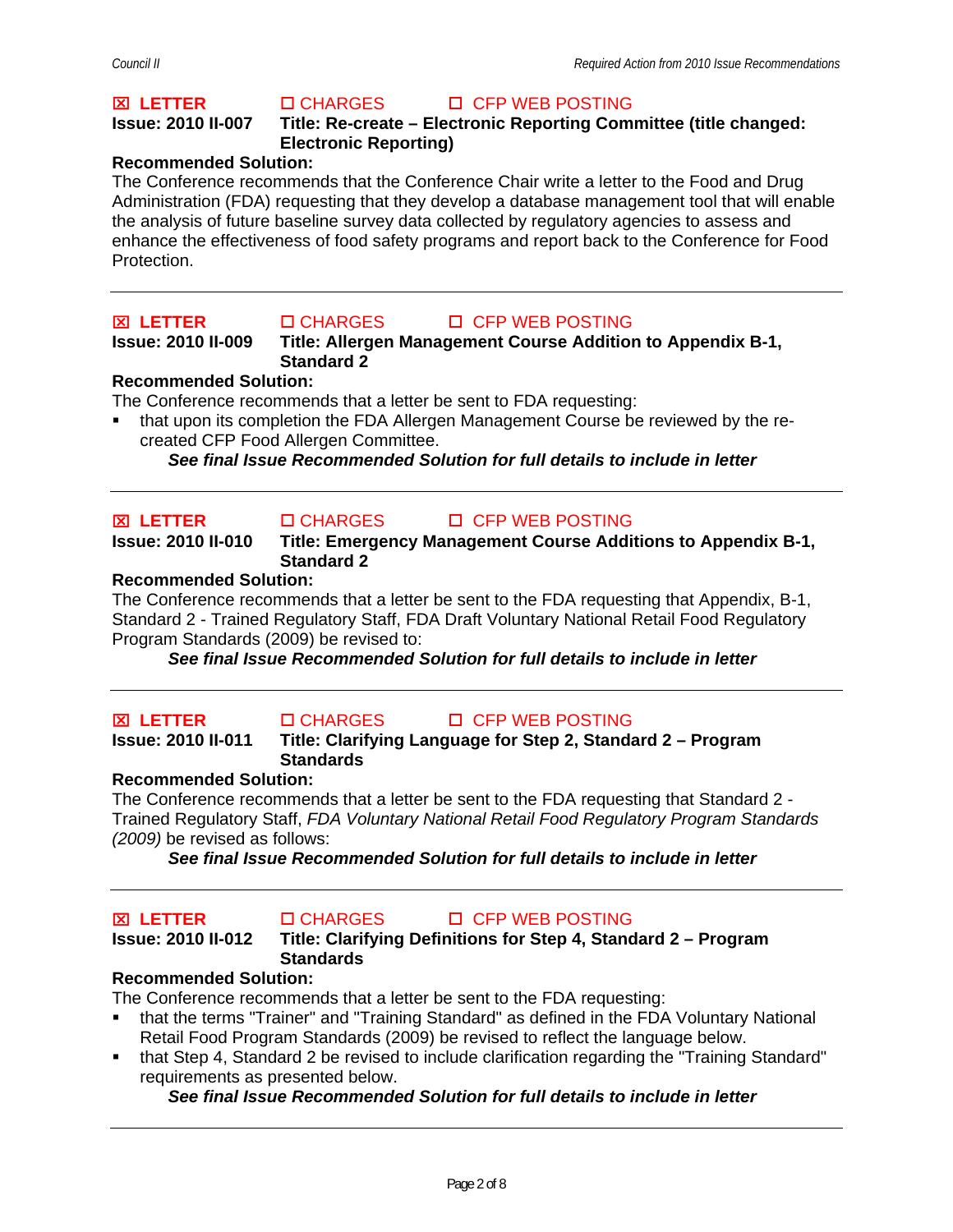## **Issue: 2010 II-013 Title: Re-create – CFSRP Work Group Recommended Solution:**

The Conference recommends that a 2010-2012 Certification of Food Safety Regulation Professionals (CFSRP) Work Group be re-created to address the following charges:

- 1. Collaborate with the FDA Center for Food Safety and Applied Nutrition and the FDA Division of Human Resource Development to:
- Review all initiatives: existing, new or under development; involving the training, evaluation and/or certification of Food Safety Inspection Officers. This collaborative working relationship will ensure the sharing of information so as not to create any unnecessary redundancies in the creation of work product or assignment of tasks/responsibilities.
- Review and revise, as needed, Standard 2 classroom curriculum, time frame for completion of Steps 1 through 4 for new hires or staff newly assigned to the regulatory retail food protection program.
- Determine if the CFP Field Training Manual and forms have completely addressed all recommendations received as part of the 2007 Assessment of Training Needs (ATN) pilot project.
- 2. Eliminate the potential redundancy of multiple verification tools (FDA *Retail Food Level I Performance Audit and FDA Procedures for Standardization and Certification of Retail Food Inspection / Training Officers*) utilized by FDA programs, work in collaboration with FDA's Center for Food Safety and Applied Nutrition, FDA's National Retail Food Team and the FDA's Division of Human Resource Development to:
- Conduct a pilot project over the next year using the FDA *Retail Food Level I Performance Audit* with a limited and selected number of jurisdictions. The FDA *Performance Audit* will be piloted for use during the two joint inspections conducted as part of the quality assurance component of *Standard 4 - Uniform Inspection Program.* An outline of the pilot project objectives, protocol, and projected timeline is included as Attachment A with this Issue. The CFP CFSRP work group will submit a report to the 2012 Biennial Meeting that documents the result of the pilot project and any recommendations for the use of verification tools as part of the FDA Program Standards*;* and,
- Conduct a joint assessment of FDA *Standardization Procedures* and FDA *Performance Audit* documents to determine if both verification tools are equally viable with distinct purposes and outcomes; and,
- Explore the feasibility of merging these existing verification tool documents and provide a plan for consolidation of such; and,
- Upon determination, assess the placement and administration of final verification tool(s) within the FDA *Program Standards* as appropriate, or separately as appropriate; and,
- With input and guidance from the CFSRP Work Group, FDA will determine if modifications to their draft FDA *Performance FDA Retail Food Level I Performance Audit* and/or *Standardization* documents are needed. Any modifications that would include changes to the Program Standards will be submitted as Issues by the CFP CFSRP Work Group to the 2012 Biennial Meeting.
- 3. Collaborate with FDA, other federal agencies, professional and industry associations to research what criteria is currently being used to assess the education and training qualifications of independent third party auditors that have been contracted to conduct institutional foodservice, restaurant, and retail food compliance inspections in lieu of a State/local/tribal regulatory retail food program. The re-created Work Group is to provide a report to the 2012 Biennial Meeting that:
- Assesses the number of jurisdictions and geographic areas where retail food compliance Inspections are conducted by independent third party auditors in lieu of a regulatory compliance program;
- **•** Delineates the reasons jurisdictions have moved to a third party auditor inspection compliance program;
- Summarizes criteria used to select third party auditors for inspection compliance oversight responsibilities including, but not limited to, education and training qualifications;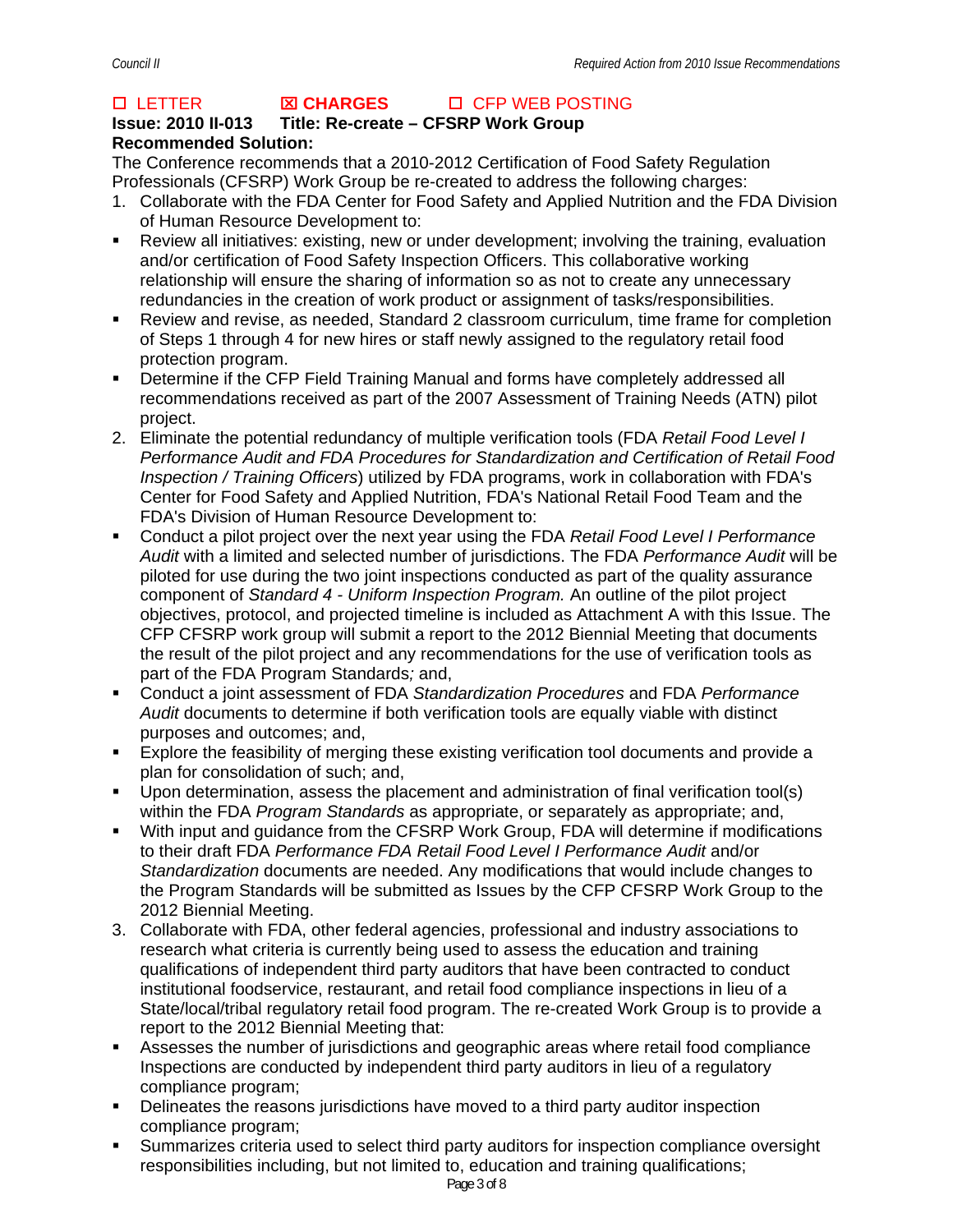- Assesses and determines appropriate training and standardization processes/protocols for third party auditors, and
- Identifies any agencies/organizations/working groups currently addressing education and training standards for third party auditors conducting retail food compliance inspections.

Based on the above research, the work group will provide a recommendation to the Conference as to what actions/initiatives, if any, need to be undertaken to provide a national structure for ensuring that third party auditors possess the necessary knowledge, skills, and abilities to conduct retail food program compliance inspections.

- 4. Evaluate and determine the best approaches to promoting awareness and implementation of the national training model contained in the CFP Field Training Manual and forms, Appendix B-2, Standard 2. The Work Group will:
- Research the use of websites, list serves, newsletters, testimonials, presentations, and training workshops, etc.
- Assess opportunities for enhancing the electronic versions of the CFP Field Training Manual and forms to minimize paperwork.
- 5. Report back to the 2012 Biennial Meeting its findings regarding the above charges.

### LETTER CHARGES ⌧ **CFP WEB POSTING** ⌧ **OTHER Issue: 2010 II-015 Title: FPMTTC Committee – Amend Training Language in Standards Recommended Solution:**

The Conference recommends revising the *Standards for Accreditation of Food Protection Manager Certification Programs,* Annex B, Section B 3, as noted below to clarify information available regarding food safety content to assist training program developers and evaluators. *Note: new language below is in underline format; language to be deleted is in strike through* 

*See final Issue Recommended Solution for full details regarding edits* 

## LETTER CHARGES ⌧ **CFP WEB POSTING** ⌧ **OTHER Issue: 2010 II-016 Title: FPMTTC Committee – Amend Section 5 of the Standards for Accreditation**

## **Recommended Solution:**

The Conference recommends revising the *Standards for Accreditation of Food Protection Manager Certification Programs,* Section 5 *- Food Safety Examination Administration* with substantial revisions as follows:

*See final Issue Recommended Solution for full details regarding edits* 

#### LETTER CHARGES ⌧ **CFP WEB POSTING** ⌧ **OTHER Issue: 2010 II-017 Title: FPMTTC Committee – Remove "monitor" from Standards for Accreditation**

## **Recommended Solution:**

The Conference recommends removing the definition and use of the term "monitor" from the Standards for Accreditation of Food Protection Manager Certification Programs in the following sections*:* 

*See final Issue Recommended Solution for full details regarding edits* 

## LETTER CHARGES ⌧ **CFP WEB POSTING** ⌧ **OTHER Issue: 2010 II-018 Title: FPMTTC Committee – Name Change Recommended Solution:**

The Conference recommends

 Changing the name of the CFP standing committee **from** "Managers Training, Testing and Certification Committee" (as listed in the *CFP Constitution and Bylaws*), and "Food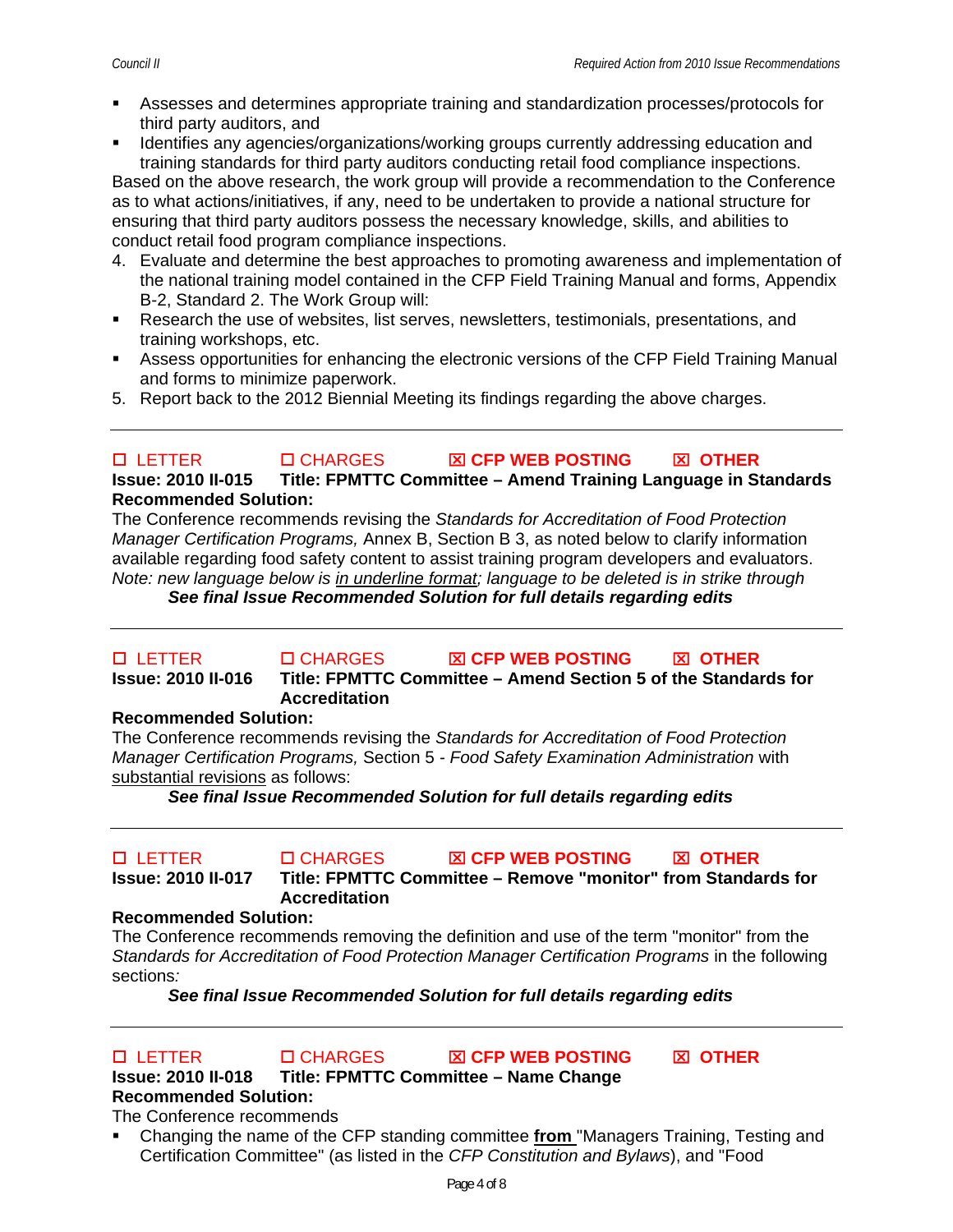Protection Manager Training, Testing and Certification Committee" (as listed in the *FPMTTC Committee Bylaws*) **to** "Food Protection Manager Certification Committee" in all CFP documents, including the *CFP Constitution and Bylaws 2008* in Article XIV Committees, Section 2. Subsection 4: Food Protection Managers Training, Testing and Certification Committee.

 Adding a new article to the *FPMTTC Committee Bylaws* specifying the full name of the committee and re-numbering all subsequent sections: Article I. Name. The Name of the Committee is Food Protection Manager Certification Committee.

The Conference further recommends that all other references in the CFP Constitution and Bylaws, FPMTTC Committee Bylaws, and information on the CFP Website be updated to reflect the new full committee name or the acronym FPMCC.

Refer to the FPMTTC Committee Report Issue attachment *Food Protection Manager Training, Testing, and Certification Committee Bylaws* for complete proposed revision.

#### LETTER CHARGES ⌧ **CFP WEB POSTING** ⌧ **OTHER Issue: 2010 II-019 Title: FPMTTC Committee – Revise Bylaws Recommended Solution:**

The Conference recommends adopting the Committee Bylaw revisions as proposed by the Food Protection Manager Training, Testing and Certification Committee.

*See final Issue Recommended Solution for full details regarding edits* 

## LETTER ⌧ **CHARGES** CFP WEB POSTING

## **Issue: 2010 II-020 Title: New or Continuation Charges for the Renamed FPMTTC Committee**

## **Recommended Solution:**

The Conference recommends that the Food Protection Manager Certification Committee (FPMCC), a standing committee of the Conference be charged to:

- continue working with the CFP Executive Board and the American National Standards Institute (ANSI)-CFP Accreditation Committee (ACAC) to maintain the *Standards for Accreditation of Food Protection Manager Certification Programs* in an up-to-date format.
- request that ANSI and the Certification Providers will examine all options for resolving the exam security and independence issues as they pertain to trainers serving as test administrators and come to consensus with a suggested action plan as follows:
	- o By April of 2011, a recommended solution to be reviewed by the ANSI / Certification providers workgroup
	- o By June of 2011 the FPMCC, Certification Providers and ANSI have reached consensus on the recommended solutions
	- o The draft recommendations will be submitted to the Executive Board for their review at the August 2011 Board meeting
	- o Recommendations approved by the Executive Board will be submitted as an issue at the 2012 biennial meeting
- Pending Conference approval, the new requirements will be implemented no later than January of 2013.Investigate if the *Standards for Accreditation of Food Protection Manager Certification Programs* should create more alignment with ISO (International Standards Organization) 17024 and propose changes if needed.
- determine how Committee membership vacancies and change of membership representation are addressed in the Committee bylaws and propose changes if needed.
- report back to the Executive Board and the 2012 Biennial Meeting of the Conference for Food Protection.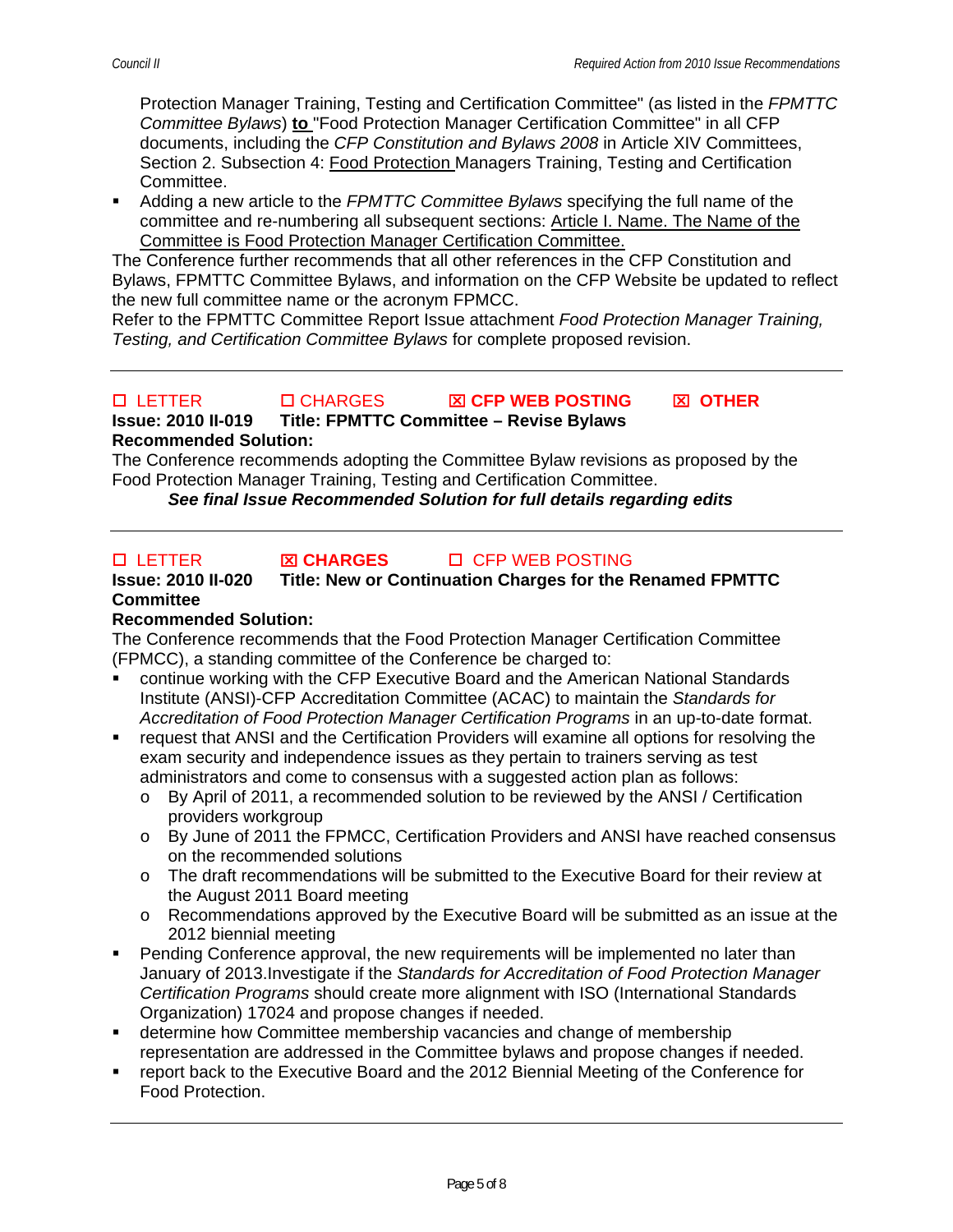## **<del><b>⊠ LETTER** CHARGES DI CFP WEB POSTING</del>

## **Issue: 2010 II-022 Title: Report – Program Standards Committee Recommended Solution:**

The Conference recommends that a letter be sent to the FDA recommending that:

- the FDA continue to send the Retail Resource Disk to all enrolled jurisdictions and that a hard copy be provided to enrolled jurisdictions only if requested.
- the following documents be made available on the FDA web site:
	- o summary of Program Standards changes from 2007 and 2009
	- o the two most current versions of the Program Standards (currently, 2007 and 2009)
	- o all Supplemental Tools and Materials
	- o the FDA Data Collection Manual

## ⌧ **LETTER** CHARGES CFP WEB POSTING

**Issue: 2010 II-023 Title: New Definition for Voluntary Retail Food Regulatory Program Standards** 

## **Recommended Solution:**

The Conference recommends that the Conference Chair send a letter to the FDA Commissioner requesting:

- that the Definitions in the Program Standards be amended to include designation in numerical order, and
- that the following definition be added: Self-Assessment Update **-** Comparison of one or more program elements against the Voluntary *National Retail Food Regulatory Program Standards* between the required 60 month, periodic Self-Assessments.

#### ⌧ **LETTER** CHARGES CFP WEB POSTING **Issue: 2010 II-024 Title: Amendments to Program Standard No. 9 – Program Assessment**

## **Recommended Solution:**

The Conference recommends that the Conference Chair send a letter to the FDA Commissioner requesting that Program Standard No. 9 be amended to read as specified in the attached document titled: *Proposed Amendments to Standard No. 9 - Program Assessment*.

*See final Issue Recommended Solution for full details to include in letter* 

## ⌧ **LETTER** CHARGES CFP WEB POSTING

**Issue: 2010 II-025 Title: Financial Support for Voluntary Retail Food Regulatory Program Standards** 

## **Recommended Solution:**

The Conference recommends that the Conference Chair send a letter to the FDA Commissioner recommending that FDA enhance national food safety by providing multi-year funding through appropriate mechanisms to state, territorial, tribal, and local food safety agencies enrolled in the Voluntary National Retail Food Regulatory Program Standards to build the necessary infrastructure to assess, implement and audit program efforts to attain standards.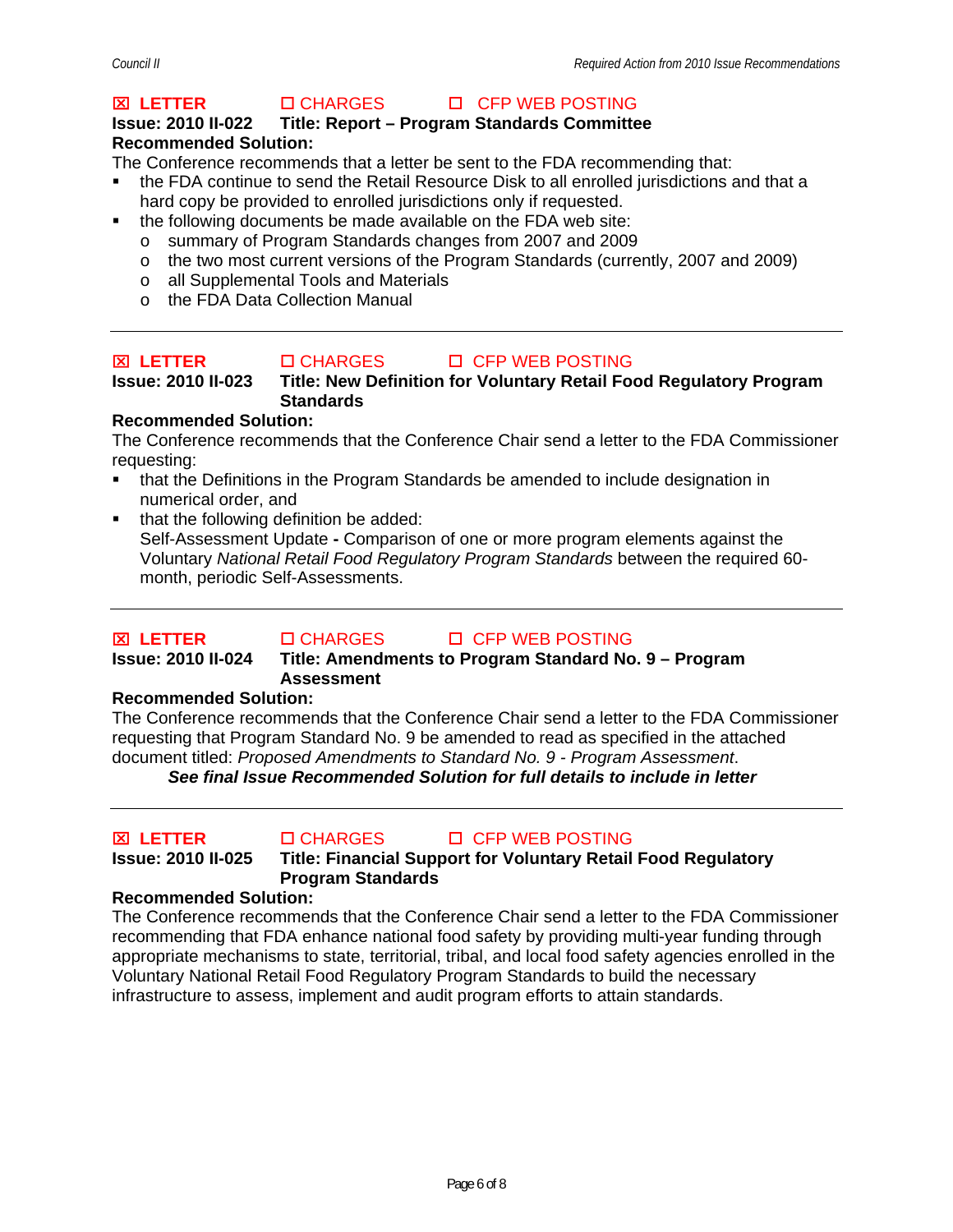## **Issue: 2010 II-026 Title: Re-create – Program Standards Committee Recommended Solution:**

The Conference recommends re-creating the Program Standards Committee to work on the following charges:

- 1. Serve as a stakeholder group to provide input to an FDA internal working group which will be considering administrative functions such as:
- **•** Criteria for verification auditors
- Recommending additional changes or improvements to the Program Standards
- 2. Formulate resolutions to issues brought before the committee.
- 3. Report back to Conference at the 2012 CFP Biennial Meeting.

## ⌧ **LETTER** CHARGES CFP WEB POSTING **Issue: 2010 II-027 Title: Change in Program Standard No. 6 and Appendix F, Compliance and Enforcement**

## **Recommended Solution:**

The Conference recommends that a letter be sent to the FDA requesting that the modified language proposed be incorporated into Standard 6 and Appendix F, Supplement to Standard 6 - Compliance and Enforcement of the Voluntary National Retail Food Regulatory Program Standards.

## *See final Issue Recommended Solution for full details to include in letter*

# LETTER ⌧ **CHARGES** CFP WEB POSTING

## **Issue: 2010 II-028 Title: Report – Constitution and Bylaws Committee Recommended Solution:**

The Conference further recommends that the Constitution and Bylaws/Procedures Committee continue their review of the provisions concerning definitions of membership categories, report back to the Executive Board, and submit, if deemed necessary, recommended changes as an issue at the 2012 Biennial Meeting.

## LETTER CHARGES ⌧ **CFP WEB POSTING** ⌧ **OTHER**

**Issue: 2010 II-029 Title: Constitution – New Article Titled "Parliamentary Authority" Recommended Solution:** 

The Conference recommends that a new Article, entitled Parliamentary Authority, be added to the Constitution and Bylaws and placed before the current Article XIX of the Constitution. The new Article would become Article XIX, the current Article XIX would become Article XX, and the current Article XX would become Article XXI.

Article XIX Parliamentary Authority

The rules of parliamentary procedure comprised in the current edition of Roberts Rules of Order, Newly Revised, shall govern all proceedings of the Conference and the Executive Board, subject to such special rules as have been or may be adopted.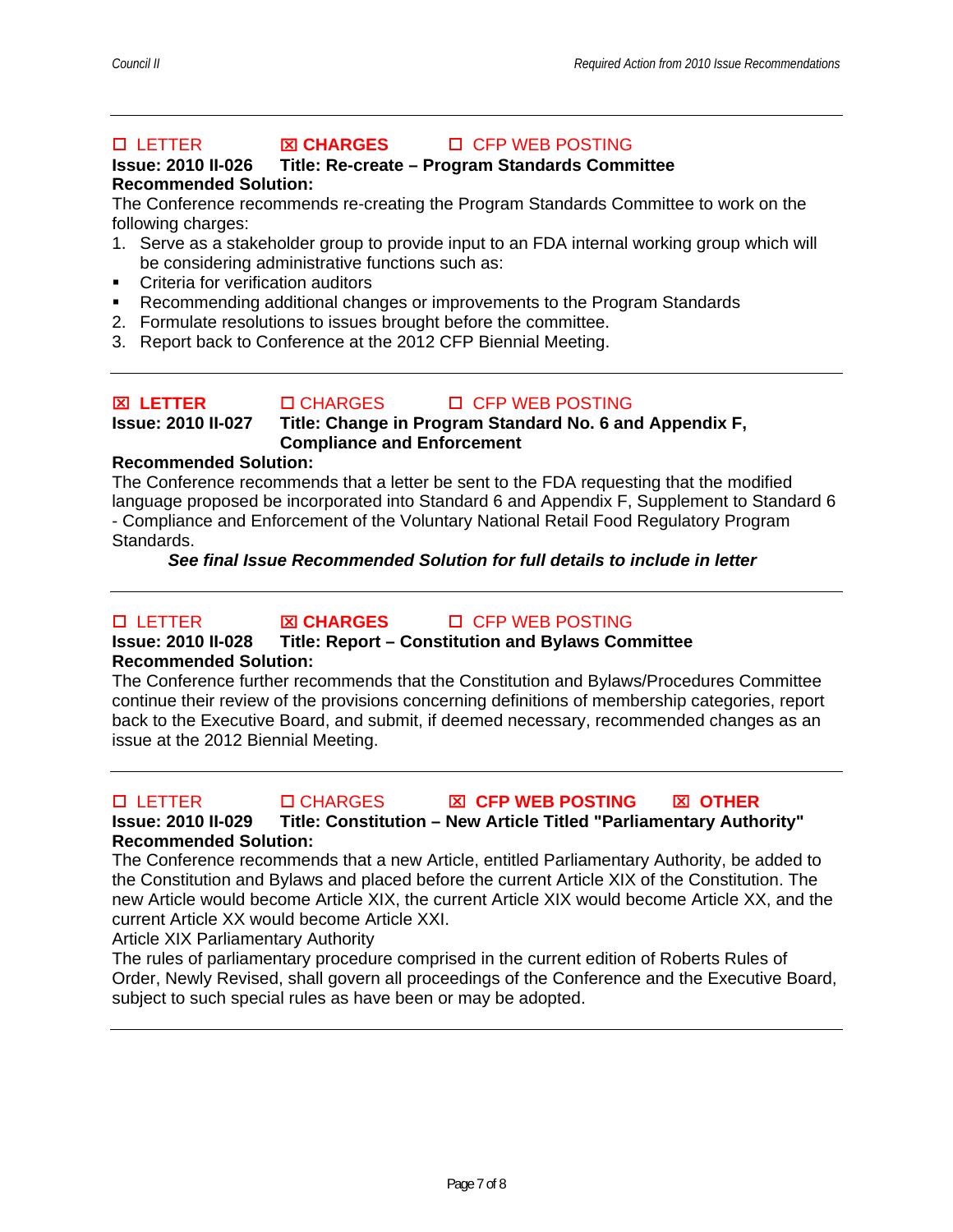## **Issue: 2010 II-030 Title: Expand Archive and Posting Capabilities of CFP Approved Documents**

## **Recommended Solution:**

The Conference recommends expanding capabilities for archiving and posting documents on the Conference web site, and charging the Issue Committee with the development of a process and procedure to ensure posting of all:

- a) documents and attachments modified or edited after the Issue packets are made available with reference to the original Issue number and attachment titles;
- b) documents and attachments modified during and after Council deliberations at the Biennial Meetings; and
- c) final version of conference approved guides, documents and presentations in both PDF and the original editable format.

## ⌧ **LETTER** CHARGES CFP WEB POSTING

## **Issue: 2010 II-031 Title: Coordination of the Two Current FDA Food Program Standards Recommended Solution:**

The Conference recommends that a letter be sent to FDA asking them to work with appropriate interested parties to study the differences and similarities of both the Voluntary National Retail Food Regulatory Program Standards and the Manufactured Food Regulatory Program Standards and identify areas where harmonization can be achieved, and report back to the Conference.

## LETTER CHARGES ⌧ **CFP WEB POSTING**

## **Issue: 2010 II-033 Title: Barriers to Bare Hand Contact Training Materials Recommended Solution:**

The Conference recommends approval of the following guidance documents (submitted as attachments to the Issue titled: *Report - Food Contact and Utensil Barrier Usage Committee)*:

1. Barrier to Bare Hand Contact Reference Document - English and Spanish

2. Barrier to Bare Hand Contact PowerPoint Presentation - English and Spanish The Conference further recommends that these documents be posted to the CFP web site.

## LETTER ⌧ **CHARGES** CFP WEB POSTING

## **Issue: 2010 II-035 Title: Limiting Committee Member Numbers (title changed: Committee Participation)**

## **Recommended Solution:**

The Conference recommends the Constitution and Bylaws Committee develop guidelines regarding committee structure, participant responsibilities, membership size, and constituency representation and report back to the Executive Board no later than the August 2011 Executive Board Meeting with recommendations regarding proposed changes to policies and/or governing documents.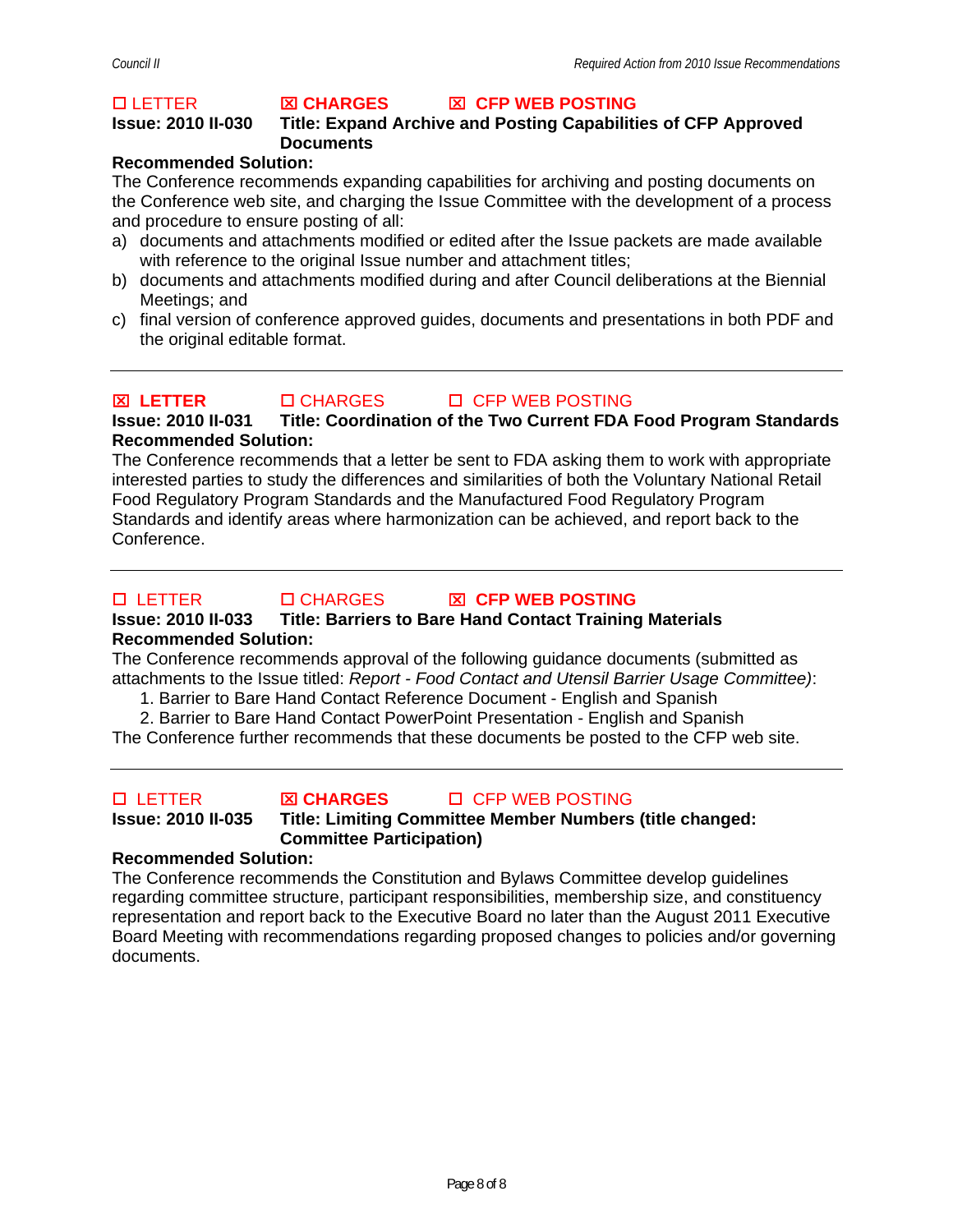## **Issue: 2010 III-001 Title: Report and Re-creation – Food Allergen Committee Recommended Solution:**

The Conference recommends re-creation of the Food Allergen Committee to extend the reach of food allergy education, training and awareness as follows:

- Identify appropriate strategies to develop an FDA "endorsed" Allergen Management Course, including the review of course curriculum.
- Review the pending publication of FDA materials and guidance document(s) related to allergen management.
- Utilize the strengths of groups like FAAN and IFIC Foundation (in cooperation with the CFP Food Allergen Committee) to define and lead a health professional outreach activity such as a "food allergy resource page" of educational materials suitable for state/local regulatory officials, food managers, and food employees.
- Add a CDC representative to serve on the CFP Food Allergen Committee to help enhance our current public health perspectives and assist in the development and dissemination of a health professional outreach activity.
- Report back to the 2012 Biennial Meeting with the outcome of these charges.

# **<del><b>⊠ LETTER** □ CHARGES □ CFP WEB POSTING</del>

## **Issue: 2010 III-005 Title: On-Site Generation of Antimicrobial Pesticides Recommended Solution:**

The Conference recommends that a letter be sent to the FDA recommending changes to the Food Code as detailed in the attached "Food\_Code\_Recommendations\_for\_Onsite Generation of Antimicrobials" (extracted from Table 1 of the CFP 2008-10 Sanitizer Committee Final Report). Detailed rationales for the recommended changes are included in the table.

*See final Issue Recommended Solution for full details to include in letter* 

#### ⌧ **LETTER** CHARGES CFP WEB POSTING **Title: 4-501.19 Manual and Mechanical Warewashing Equipment, Wash Solution Temperature**

## **Recommended Solution:**

The Conference recommends that a letter be sent to FDA requesting that section 4-501.19 be revised to remove the minimum wash solution temperature and be classified as a Core C item by removing the "Pf" and substituting "C" at the end of the section as indicated below AND requests that the Annex 3 entry for this section be amended as stated below.

*See final Issue Recommended Solution for full details to include in letter* 

## ⌧ **LETTER** CHARGES CFP WEB POSTING

**Issue: 2010 III-007 Title: Reduced Minimum Temperatures for Mechanical Warewashing Equipment** 

## **Recommended Solution:**

The Conference recommends that a letter be sent to FDA requesting the FDA Food Code be revised as follows:

4-501.110 Mechanical Warewashing Equipment, Wash Solution Temperature. *See final Issue Recommended Solution for full details to include in letter*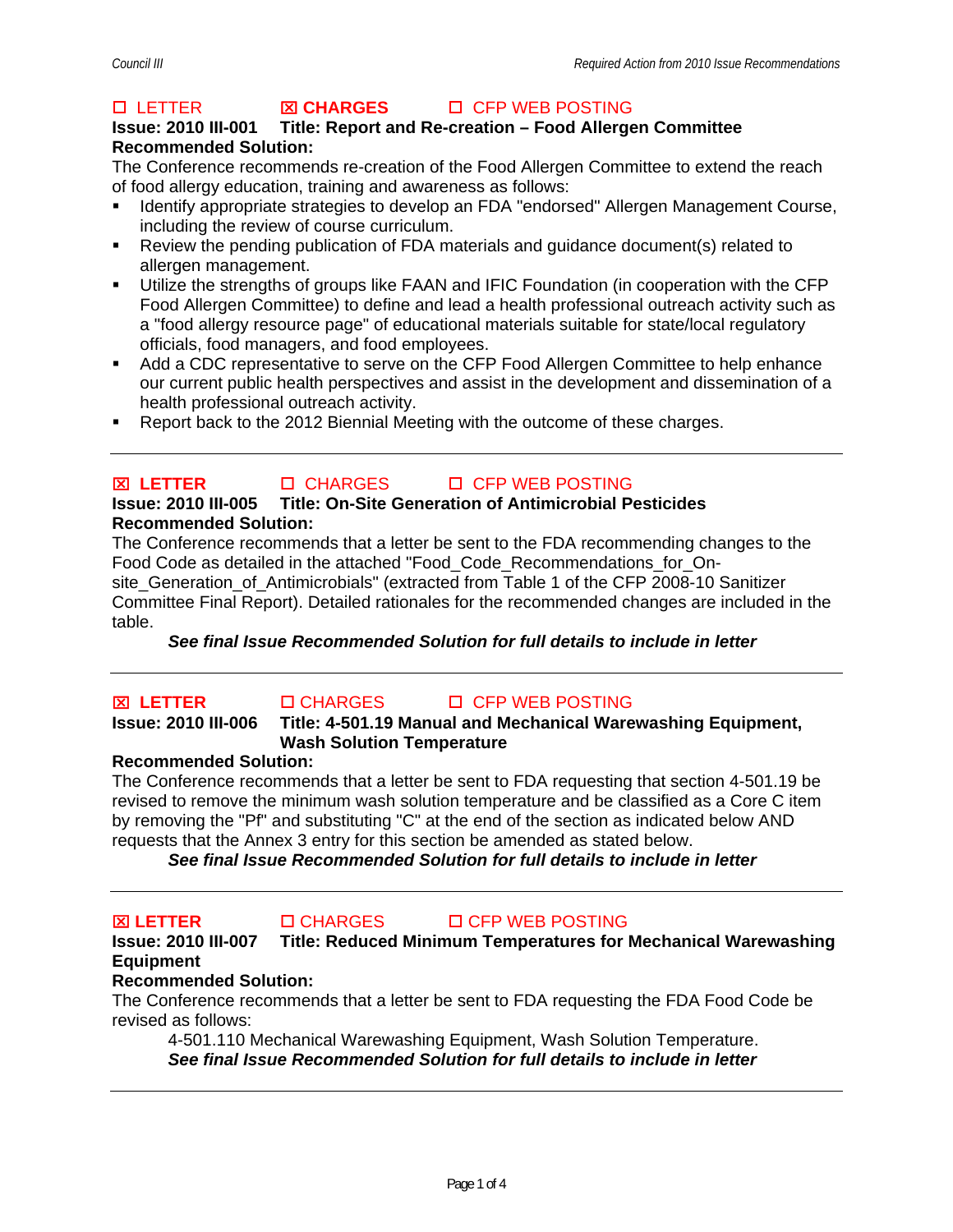## **Issue: 2010 III-010 Title: Guidelines for Producing or Cooking Mechanically Tenderized Beef for Retail**

## **Recommended Solution:**

The Conference recommends approval of the new revised guidance document titled "Guidelines for Producing or Cooking Mechanically Tenderized Beef for Retail and Food Service Establishments" and that it be made available to interested stakeholders on CFP's web site.

## ⌧ **LETTER** CHARGES CFP WEB POSTING

## **Issue: 2010 III-012 Title: Re-create – Hot Holding Committee**

**Recommended Solution:** 

The conference recommends that the Conference send a letter to FDA recommending that the issue of evaporative cooling and its relationship to pathogen growth during hot holding be investigated as a research priority.

⌧ **LETTER** CHARGES CFP WEB POSTING

**Issue: 2010 III-013 Title: Bare Hand Contact for RTE Ingredients that are Fully Cooked After Handling** 

## **Recommended Solution:**

The Conference recommends that the Conference send a letter to FDA requesting that provisions to allow for use of Ready-to-Eat FOOD ingredients from containers that are used exclusively in food products which are subsequently fully cooked or reheated should be added to the Food Code.

## ⌧ **LETTER** CHARGES CFP WEB POSTING

## **Issue: 2010 III-015 Title: Temperature of Water for Handwashing Sinks Recommended Solution:**

The Conference recommends that a letter be sent to the FDA recommending changes to the Food Code section 5-202.12 Handwashing Sink, Installation to read as follows: 5-202.12 Handwashing Sink, Installation.

(A) A handwashing sink shall be equipped to provide warm water at a temperature of 85oF (29.5oC) or above through a mixing valve or combination faucet.

LETTER ⌧ **CHARGES** CFP WEB POSTING

## **Issue: 2010 III-016 Title: Sequential Application of Hand Antiseptic for Use in No-Water Situations**

## **Recommended Solution:**

The Conference recommends that a committee be formed to include appropriate stakeholders including Center for Food Safety and Applied Nutrition (CFSAN), CDC and Center for Drug Evaluation and Research (CDER) to address:

- the efficacy/risk reduction strategies of alternative hand hygiene regimes compared to handwashing with respect to foodborne pathogens including viruses
- identify settings where alternatives to handwashing are appropriate. and
- report back to the 2012 Conference.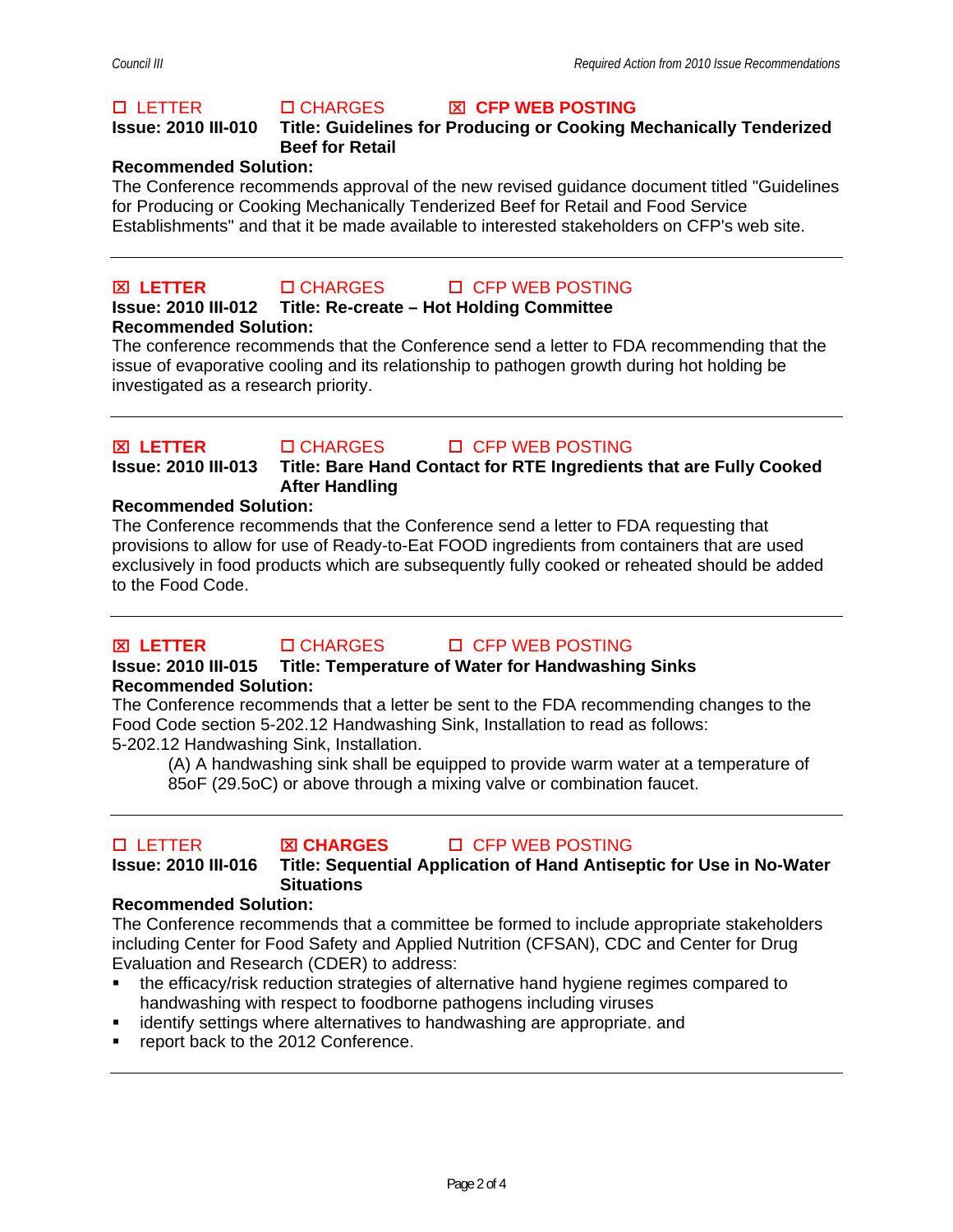## **Issue: 2010 III-018 Title: Updating ROP Criteria with regard to Cook Chill and Sous Vide Recommended Solution:**

The Conference recommends the formation of a new committee charged with the following:

- create a guidance document detailing the scientific evidence of ROP HACCP controls and preventive measures and provide implementation suggestions.
- **F** recommend clarifications to the Food Code based on charge one.
- **•** report back to the Conference in 2012.

## ⌧ **LETTER** CHARGES CFP WEB POSTING

## **Issue: 2010 III-020 Title: 3-302.11 Packaged and Unpackaged Food – Separation Recommended Solution:**

The Conference recommends that a letter be sent to FDA requesting that Section 3-302.11 have (A)(1)(d) added as follows:

3-302.11 Packaged and Unpackaged Food - Separation, Packaging, and Segregation. (d) *Packaged raw Ground beef may be stored or displayed with or above other cuts of packaged raw beef* 

and Annex 3 (Public Health Reasons/Administrative Guidelines) be amended.

## **<del><b>⊠ LETTER** CHARGES DI CFP WEB POSTING</del>

**Issue: 2010 III-022 Title: Antimicrobial Treatments for Washing Fruits and Vegetables Recommended Solution:** 

The Conference recommends that a letter be sent to the FDA recommending the following changes to the Food Code: Annex 3 §3-302.15 Washing Fruits and Vegetables.

*See final Issue Recommended Solution for full details to include in letter* 

⌧ **LETTER** CHARGES CFP WEB POSTING

## **Issue: 2010 III-023 Title: Food Establishment Response Procedure to Vomiting and Diarrheal Contamination**

## **Recommended Solution:**

The Conference recommends that a letter be sent to FDA requesting modification of the 2009 Food Code to require that food establishments have access to a plan for responding to unexpected events that result in the discharge of vomitus or feces in any area other than a toilet.

⌧ **LETTER** CHARGES CFP WEB POSTING



# **Issue: 2010 III-024 Title: Drying Agents**

## **Recommended Solution:**

The Conference recommends that a letter be sent to the FDA recommending the following changes to the Food Code,

7-204.14 Drying Agents, Criteria

*See final Issue Recommended Solution for full details to include in letter*